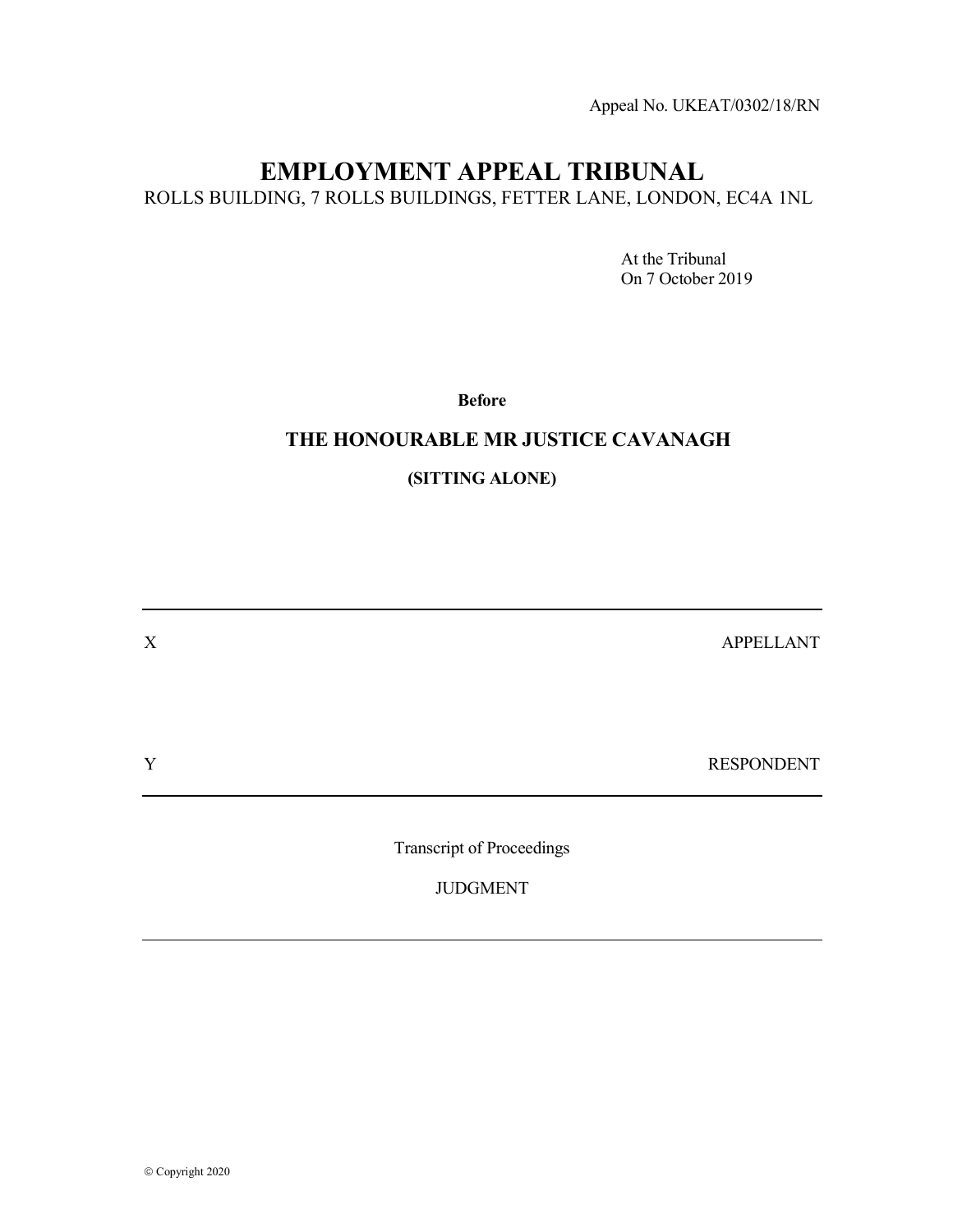## **APPEARANCES**

For the Appellant MR RAD KOHANZAD (of Counsel) Advocate (formerly Bar Pro Bono Unit)

For the Respondent **Respondent** Respondent debarred from taking part in this appeal.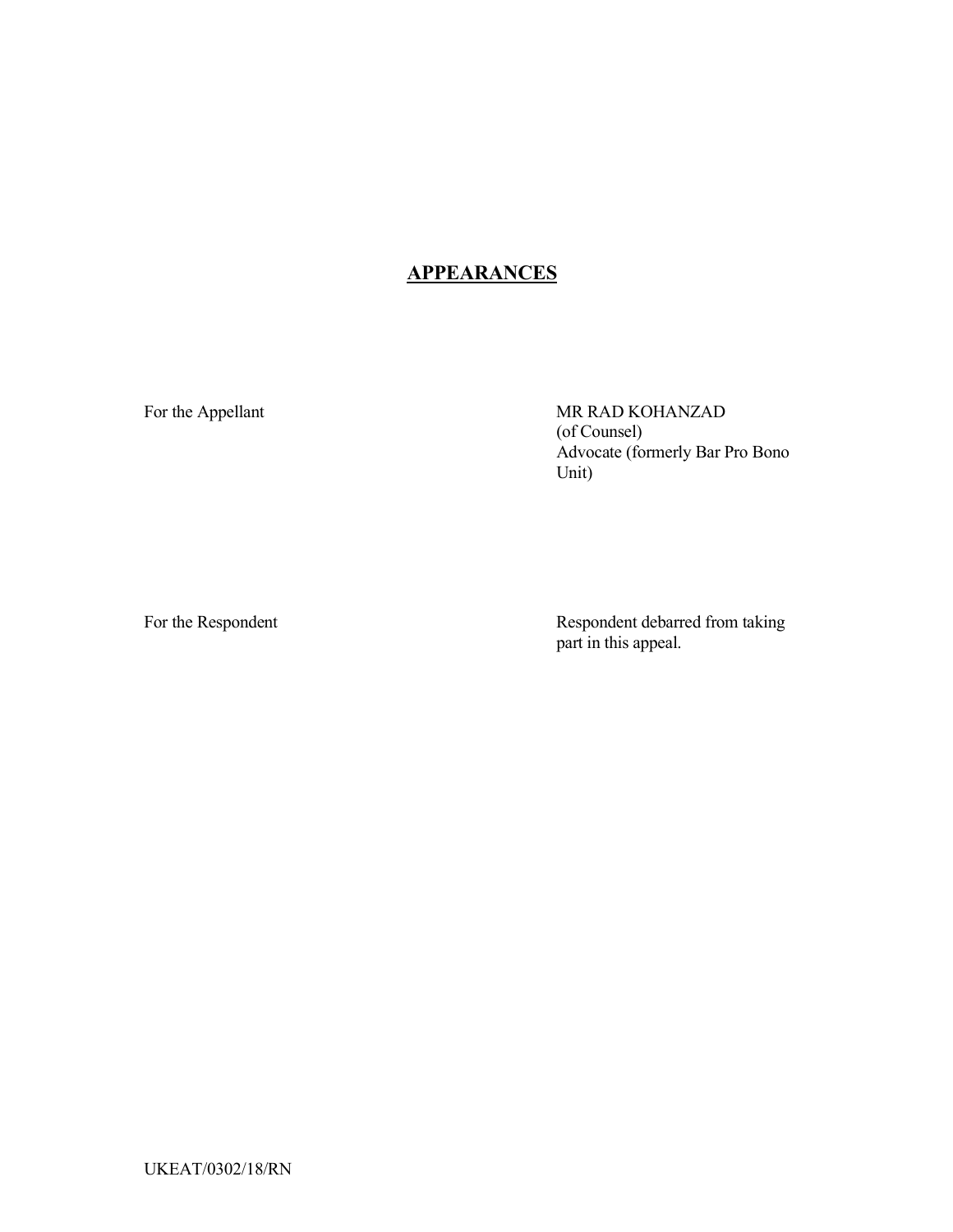#### **SUMMARY**

#### CASE MANAGEMENT

#### RESTRICTED REPORTING ORDER

The issue in this appeal was whether the EAT should anonymise the parties' names in this case, and redact passages in the Judgment, because the Reasons referred to the Appellant's transgender status and certain sensitive issues relating to his mental health. No application under rule 50 of the ET Rules of Procedure had been made at the hearing, and the relevant findings were based on evidence given by the Appellant's father in evidence. The Appellant's father was also his representative. The Appellant had not attended the hearing on mental health grounds. About 10 days after the Judgment was sent to the parties, the Appellant wrote to ask for material to be redacted from the Judgment, but Employment Judge declined to do so.

Held. Appeal allowed. This was a rare case in which the EJ had been plainly wrong to have failed to consider of his own volition whether a non – disclosure order should be made. If the EJ had done so, the only possible outcome would have been an order for anonymisation. It would not have been appropriate to redact the passages in the Judgement that dealt with sensitive issues, because that would have been disproportionate. The Appellant has a less drastic remedy for protection of his Article 8 privacy rights, namely anonymisation, and it would rarely if ever be appropriate to amend or delete sections of the Judgment in cases such as these. In addition, the EJ erred in declining to consider the application for a rule 50 order which had been made 10 days after the Judgment was sent to the parties. An application for a rule 50 order can be made at any time, even when the proceedings are otherwise over. If the written application had been considered, the only possible outcome would have been an order for anonymisation.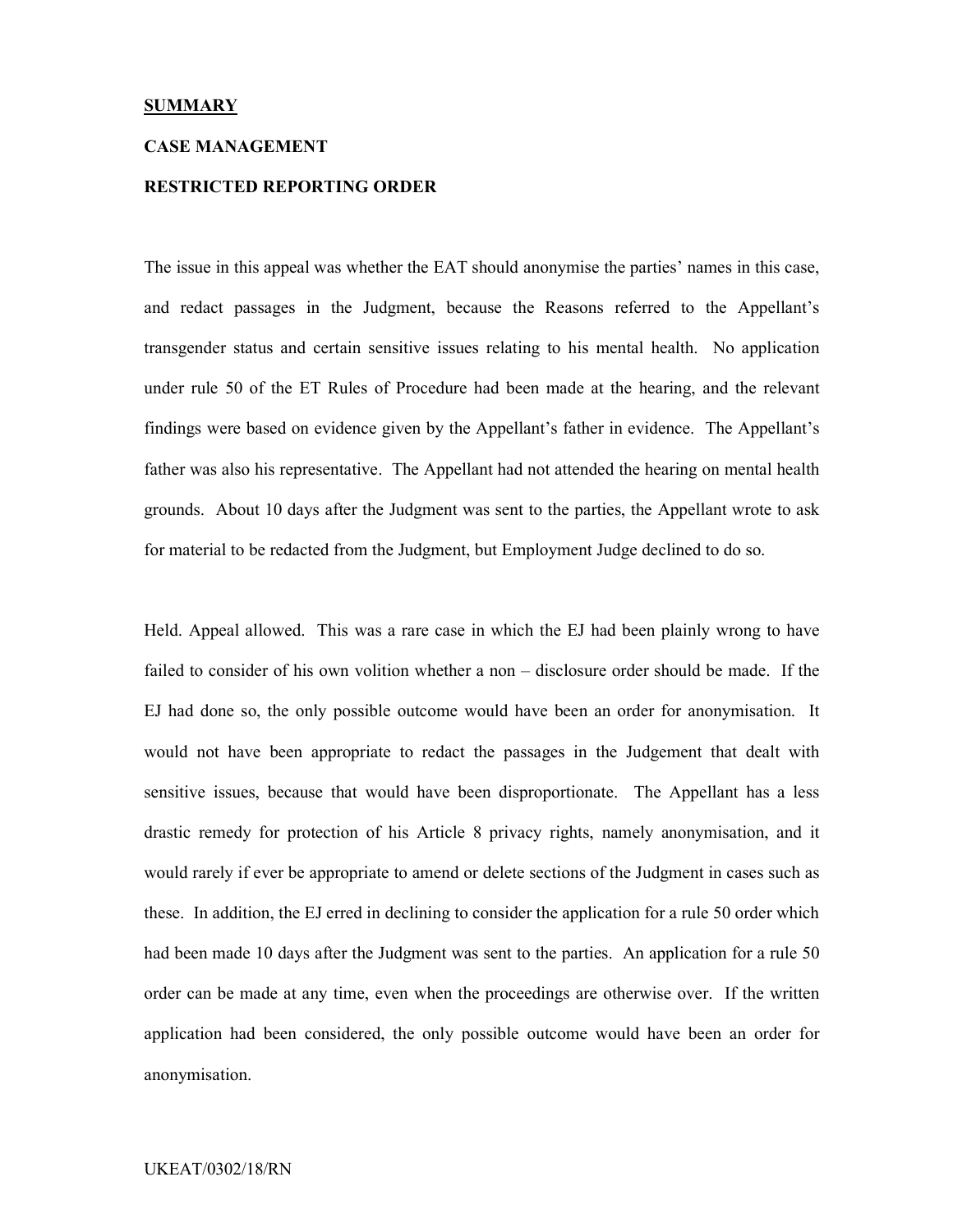The EAT also made an anonymity order in relation to the EAT proceedings, and ordered that, if it was necessary to apply to the County Court for Enforcement, the Appellant could supply the County Court with the operative part of the ET judgement, which did not contain Sensitive information, without also having to provide the Reasons, which did contain such information.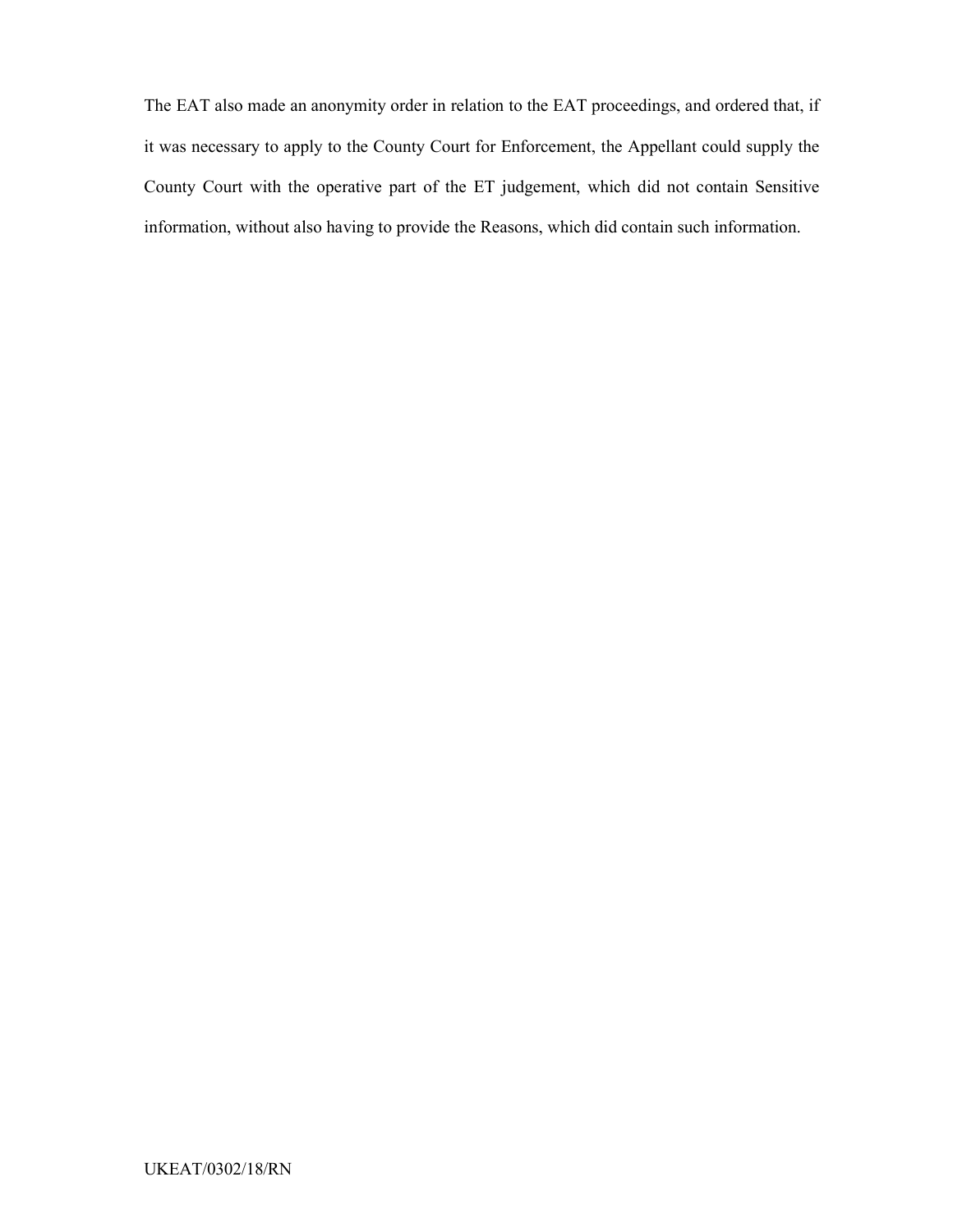A

B

#### THE HONOURABLE MR JUSTICE CAVANAGH

1. This appeal raises novel and difficult points about the circumstances in which an Employment Tribunal ("the ET") should either anonymise a party's name or should refrain from referring to some of the evidence given by a witness in the case because to do so may adversely affect a party's Article 8 rights to privacy and family life.

C

D

E

F

G

2. The Appellant issued a number of claims against his former employer, the Respondent, for unpaid wages and holiday pay and in respect of a number of other matters. In a Judgment entered onto the register and sent to the parties on 2 February 2018, Employment Judge Harper, sitting alone, found in the Appellant's favour in respect of his wages and holiday pay claims. Other claims were dismissed on the basis that the ET had no jurisdiction to deal with them, and the Judge gave the Appellant 14 days to clarify whether he wished to proceed with a disability discrimination complaint.

3. The Appellant does not appeal against the substantive rulings in his case and he chose not to proceed with his disability discrimination complaint. This appeal is concerned solely with the fact that the ET's Judgment made reference to the Appellant's status as a transsexual man and to certain issues relating to his mental health. The relief sought by the Appellant in this appeal is that the references to his status and mental health should retrospectively be deleted from the Tribunal's Judgment and that the Judgment should anonymised, or if I am not prepared to do all of that, that the Judgment should at least be anonymised so that he cannot be identified.

H

-1-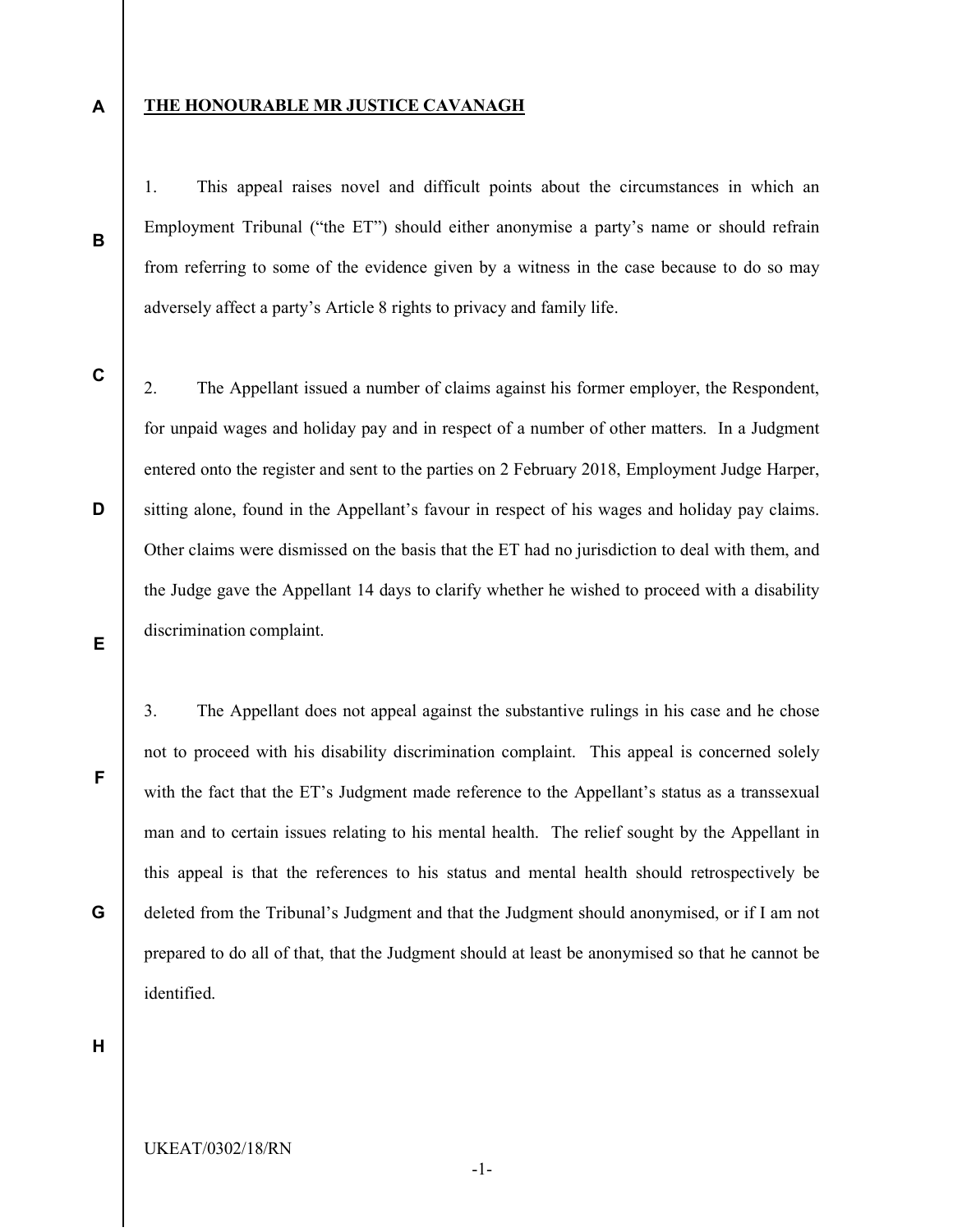- 4. The Appellant is represented by Mr Rad Kohanzad of Counsel and I am grateful to him for his helpful submissions. The Respondent employer did not file an ET3 and did not take part in the ET proceedings. As the Respondent also did not file an Answer to the Notice of Appeal, the Respondent has been debarred from taking part in the EAT proceedings. In any event, it may be that the Respondent would not have had a particular interest in the issue in this appeal, even if the Respondent had otherwise actively taken part in this litigation.
- C

D

E

F

G

H

A

B

5. There are a number of reported EAT judgments in which the question of whether a party's name should be anonymised has been considered. This case is different from most of the other cases in two respects: First, the Appellant does not just seek anonymisation but he goes further and asks that passages in the Judgment should be deleted; second, no application for redaction was made to the ET Judge at the time of the hearing. The first time the issue was raised was some 10 days after the Judgment was sent to the parties, on 12 February 2018, when the Appellant sent an email to the Tribunal asking for the relevant material to be deleted; the Employment Judge declined to do so.

6. The following issues arise in this appeal: One, did the Judge err in law in referring to the Appellant's transsexual status and mental health problems in the Judgment, and if so can and should the EAT grant a remedy which would have the effect of redacting, or amending, the ET Judgment? Two, further or alternatively, did the Judge err in law in failing to make an anonymity order in relation to the Claimant (and potentially in relation to the Respondent on the basis that the Claimant could be identified via identification of the Respondent), and if so, can and should the EAT grant an anonymity order in relation to the ET Judgment? Three, still further, should the Judge have given consideration to redaction or an anonymity order at the time of the Appellant's subsequent complaint that his personal information had been referred to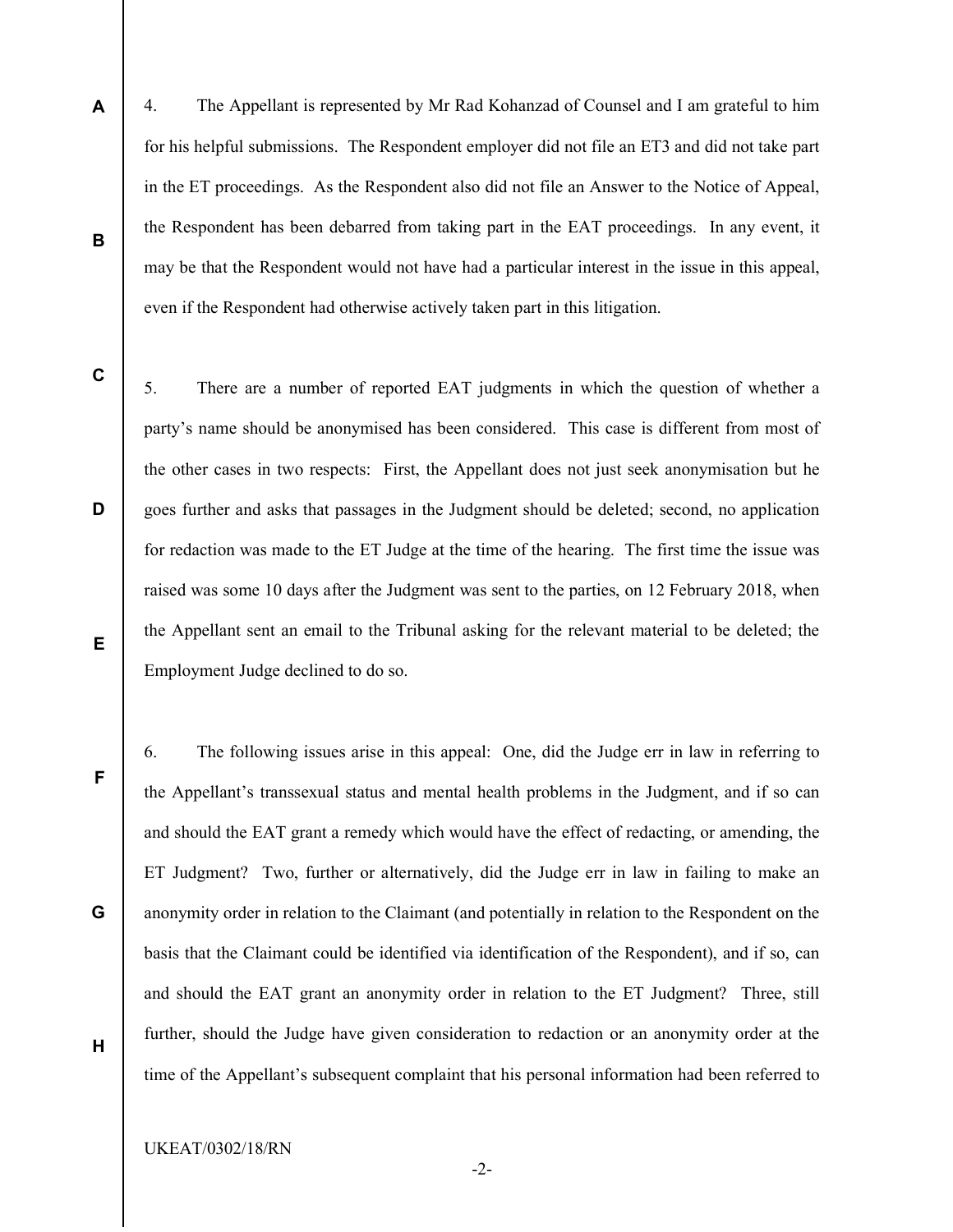in the Judgment? If the Judge erred in law in this regard, can the EAT substitute its own view and make an anonymity order? Four, if the appeal succeeds in relation to the ET Judgment, what order if any should be made in relation to the EAT Judgment?

B

A

7. Before coming on to address these issues in turn, I will first summarise the facts and I then will summarise the relevant law.

C

### The Facts

8. The claim form in these proceedings was presented on 23 November 2017. The Appellant's representative was stated in the claim form to be his father. However, the email address given in the claim form was the Appellant's own and he submitted a letter, plainly written by him, to accompany the claim form. It follows, therefore, that the Appellant was aware of the proceedings and was content for his father to act as his representative. No application was made for anonymisation or for any other steps to be taken to protect the Appellant's privacy at this stage, either in the Appellant's letter to the Tribunal or at any time before the Tribunal hearing took place.

E

D

F

G

H

9. The Claimant did not himself attend the Employment Tribunal hearing because of ill health. His father attended on his behalf and gave evidence and made representations. Once again, no application was made for anonymisation or for anything else to be done in relation to the Appellant's privacy rights at the hearing. As I have already said, the Respondent did not attend.

10. There was a preliminary issue which needed to be resolved at the Tribunal hearing, namely whether there were good reasons why the claim should proceed, notwithstanding that it

-3-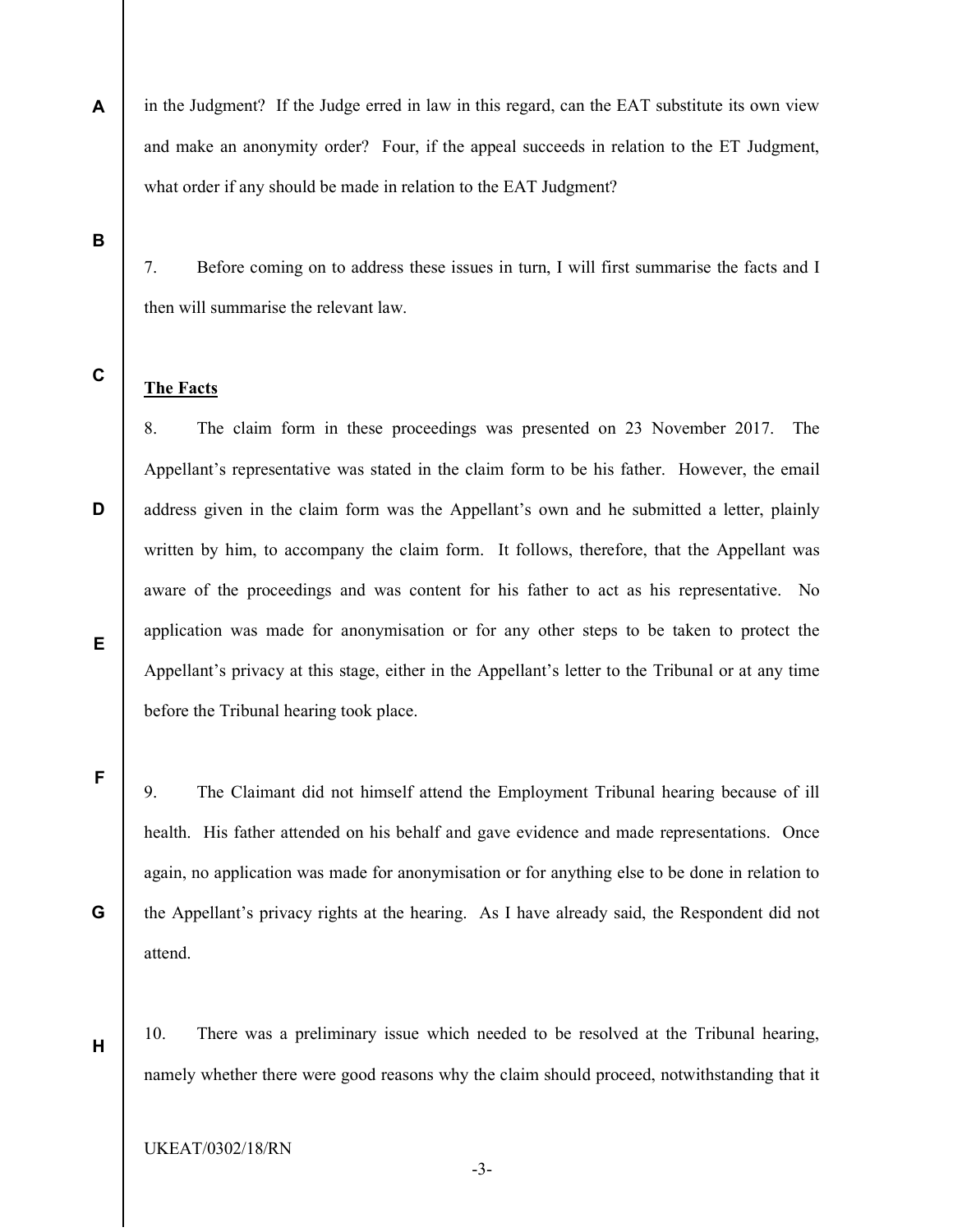A B had been presented out of time. It was therefore necessary for the Claimant's father to explain to the Tribunal the background and the reasons for the delay. The Employment Tribunal Judgment recorded the evidence given in this regard by the Claimant's father and it is this that has caused upset for the Claimant. At paragraph 4 of the Judgment the Judge said as follows:

> "4. [The Claimant's father] gave his evidence on affirmation. I was impressed with him as a witness and I have no reason at all to doubt his evidence. As a result, I find that the Claimant is a 33 year old man who has a Master's Degree. The Claimant was born female but has transitioned to now being a male, after surgery for breast removal which had medical complications. In 2007 the Claimant's mother died and this appears to have been the start of a very difficult time for the Claimant with regard to mental health issues. He was originally diagnosed with bipolar disorder but the current diagnosis is PTSD. He is described as having multiple personalities and has suicidal ideation in the past; he has also self-harmed. The Claimant is currently on medication and is having therapy. The Claimant prefers not to leave the house, he has not used public transport since he left university, he has fibromyalgia and chronic fatigue syndrome. All these medical issues conspired in him filing the ET1 late but I am satisfied that any of these medical issues or all of them meant that it was not reasonably practicable for him to file a claim on time. I allow the claim of unpaid wages/holiday pay to proceed".

11. Mr Kohanzad tells me that the Appellant had not expected his transsexual status, or medical issues, to be referred to at the hearing as the case was about unpaid wages and holiday pay. Mr Kohanzad said that the Appellant was aghast when he saw the contents of the Judgment. On 12 February 2018, the Appellant emailed the Employment Tribunal and requested that the Tribunal remove from the Judgment any reference to his status as a transgender male. He said that to make this information public put him at risk and was a betrayal of his personal security and trust. He also asked that the references to his mental health history be deleted so that his privacy was protected. As regards the mental health history, he said that the references to multiple personalities and his relationship with his mother were inaccurate and should be removed for that reason. He also said that this evidence was irrelevant to the case he put forward. The Appellant was, however, content for reference to be made in the Judgment to the fact that he suffered from PTSD and from complex trauma.

H

G

C

D

E

F

12. On 10 March 2018, the Employment Judge responded as follows:

UKEAT/0302/18/RN

-4-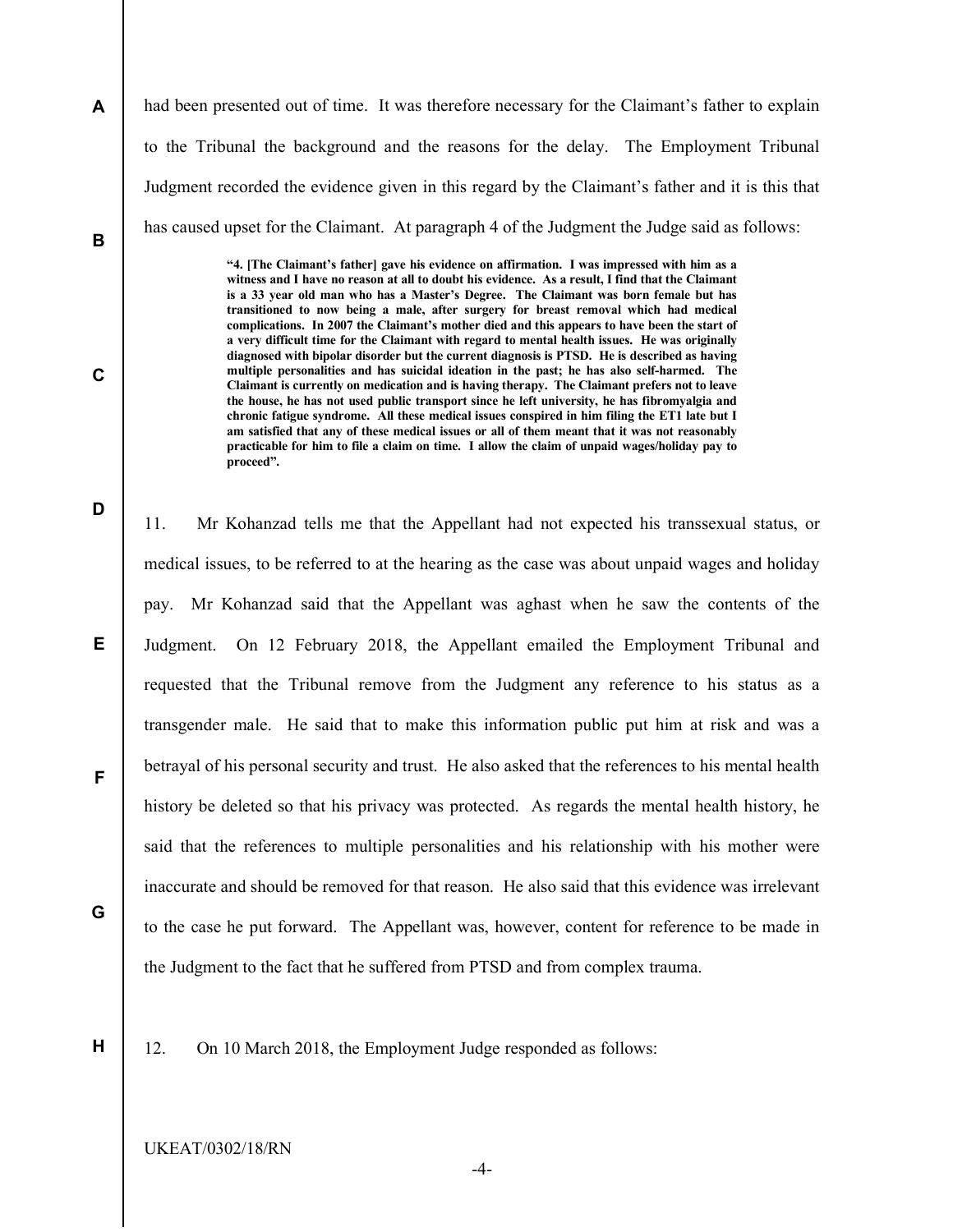"The document accurately records what [the Appellant's father] told the Tribunal in his role as the Claimant's representative. No application, under Rule 50, was made at the hearing and since the Claimant has not indicated he wants to proceed with his disability claim then, in accordance with the order made on 30 January 2018, the Tribunal's file is now closed and no further correspondence will be considered".

13. The Tribunal received a further letter dated 29 March 2018, from the Appellant's father. He stated that the information he had given in evidence was inaccurate and said that the very private events that he referred to bore no relation to the lateness of the claim. He also said that he had not realised the impact that revealing this information would have on his son. He said that he had not had his son's consent to provide this information and had not anticipated that his words would be so readily available to the public. He added:

> "After hearing the level of distress my actions have brought to [my son], I now understand that the picture I presented of him at the hearing is unwarranted and unfair. I regret that my efforts to help have only injured him".

14. On 11 May 2018, the Appellant's GP wrote to the Tribunal to clarify that the Appellant had not been formally diagnosed with any personality disorder and provided some more information about the Appellant's mental health. Finally, so far as the background facts are concerned, the Appellant has a gender recognition certificate which was issued in September 2016.

F

E

A

B

C

D

### The Relevant Law

15. Article 8 of the European Convention on Human Rights, introduced into UK law by the

Human Rights Act 1998 states as follows:

G

- "1. Everyone has the right to respect for his private and family life, his home, and his correspondence.
- 2. There shall be no interference by a public authority with the exercise of this right except such as is in accordance with the law and is necessary in a democratic society in the interests of national security, public safety or the economic wellbeing of the country, for the prevention of disorder or crime, for the protection of health or morals, or for the protection of the rights and freedoms of others".

H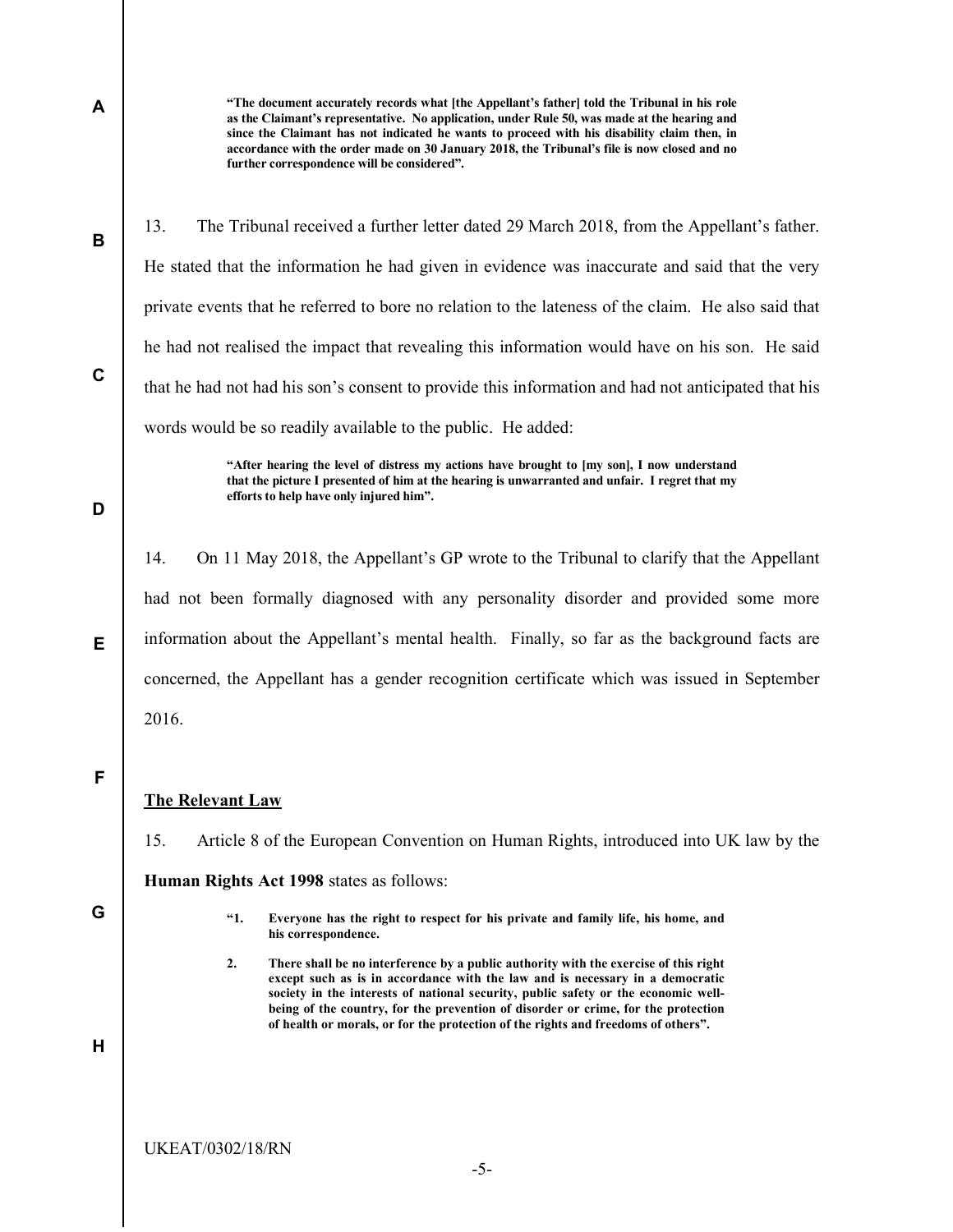A B 16. Accordingly, Article 8 requires public authorities, including Courts and Tribunals, to show respect for persons' private lives and this includes respect for sensitive personal information. This right is not unconditional, however. Article 8(2) permits interference with the right to private life, to the extent that it is justified, in a sense of being necessary and proportionate.

C

D

E

F

G

H

17. The grant of anonymisation or other steps that may be taken in litigation to protect the privacy of litigants such as redaction may give rise to tension with other rights also derived from the European Convention on Human Rights. In particular, the Article 6 right to a fair hearing encompasses the principle of open justice, and this ordinarily means that the identities of litigants and the reasons for judicial decisions should be made public. Article  $6(1)$  provides, in relevant part:

> "1. Judgment shall be pronounced publicly but the press and public may be excluded from all or part of the trial in the interest of morals, public order or national security in a democratic society, where the interests of juveniles or the protection of the private life of the parties so require, or to the extent strictly necessary in the opinion of the court in special circumstances where publicity would prejudice the interests of justice".

18. There may also be circumstances in which the qualified right to privacy, under Article 8, gives rise to tension or conflict with the qualified right to freedom of expression under Article 10. In the Employment Tribunal context specific provision for privacy and restrictions on disclosure is set out in Rule 50 of the ET Rules of Procedure contained in Schedule 1 to the Employment Tribunals (Constitution and Rules of Procedure) Regulations 2013. Rule 50 provides as follows: "Privacy and restrictions on disclosure 50.

> (1) A Tribunal may at any stage of the proceedings, on its own initiative or on application, make an order with a view to preventing or restricting the public disclosure of any aspect of those proceedings so far as it considers necessary in the interests of justice or in order to protect the Convention rights of any person…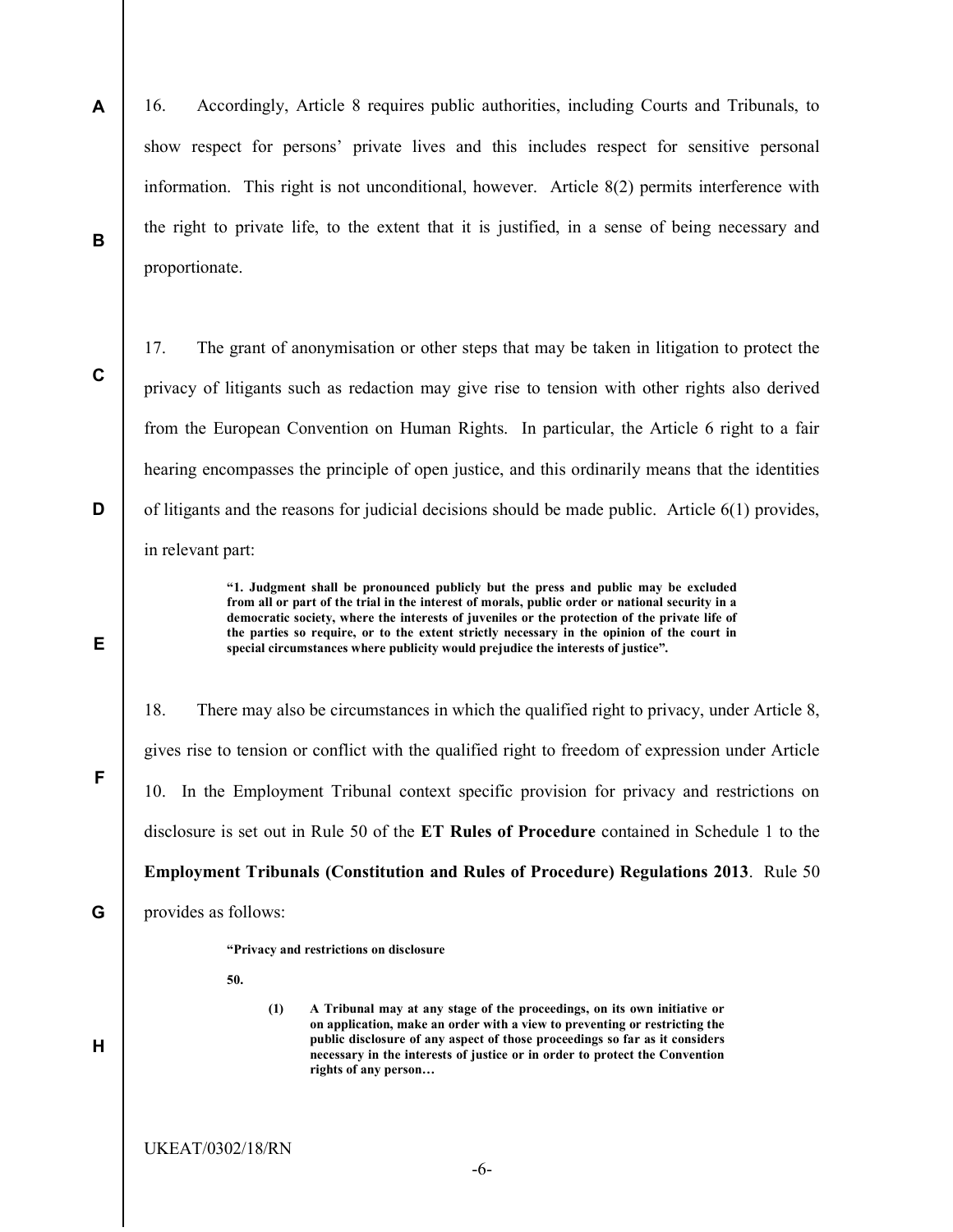|       |                | In considering whether to make an order under this rule, the Tribunal<br>(2)<br>shall give full weight to the principle of open justice and to the<br>Convention right to freedom of expression.                                                                                                                                                                                                                                                                                                                                                                                                                                                                     |
|-------|----------------|----------------------------------------------------------------------------------------------------------------------------------------------------------------------------------------------------------------------------------------------------------------------------------------------------------------------------------------------------------------------------------------------------------------------------------------------------------------------------------------------------------------------------------------------------------------------------------------------------------------------------------------------------------------------|
|       |                | (3)<br>Such orders may include                                                                                                                                                                                                                                                                                                                                                                                                                                                                                                                                                                                                                                       |
|       |                | an order that the identities of specified parties, witnesses or other<br>(b)<br>persons referred to in the proceedings should not be disclosed to<br>the public, by the use of anonymisation or otherwise, whether in<br>the course of any hearing or in its listing or in any documents<br>entered on the Register or otherwise forming part of the public<br>record                                                                                                                                                                                                                                                                                                |
|       |                | (4)<br>Any party, or other person with a legitimate interest, who has not had a<br>reasonable opportunity to make representations before an order under<br>this rule is made may apply to the Tribunal in writing for the order to be<br>revoked or discharged, either on the basis of written representations or, if<br>requested, at a hearing".                                                                                                                                                                                                                                                                                                                   |
| 19.   |                | The correct approach that should be taken by an Employment Tribunal to anonymisation                                                                                                                                                                                                                                                                                                                                                                                                                                                                                                                                                                                 |
|       |                | and other restrictions on disclosure has been set out by Simler J, as she then was, in British                                                                                                                                                                                                                                                                                                                                                                                                                                                                                                                                                                       |
|       |                | Broadcasting Corporation v Roden [2015] IRLR 627, EAT and in a subsequent case,                                                                                                                                                                                                                                                                                                                                                                                                                                                                                                                                                                                      |
|       |                |                                                                                                                                                                                                                                                                                                                                                                                                                                                                                                                                                                                                                                                                      |
|       |                |                                                                                                                                                                                                                                                                                                                                                                                                                                                                                                                                                                                                                                                                      |
|       |                | <b>Fallows</b> , which I shall return to. Paragraphs 21 to 26 of the <b>Roden</b> case are worth setting out in                                                                                                                                                                                                                                                                                                                                                                                                                                                                                                                                                      |
| full: |                |                                                                                                                                                                                                                                                                                                                                                                                                                                                                                                                                                                                                                                                                      |
|       | <sup>"21</sup> | An order under Rule 50 interferes both with the principle of open justice and the<br>right to freedom of expression. The principle of open justice was considered<br>recently by the Supreme Court in A v British Broadcasting Corporation [2014] 2<br>WLR 1243 in which Lord Reed said at [23]:                                                                                                                                                                                                                                                                                                                                                                     |
|       |                | "It is a general principle of our constitutional law that justice is<br>administered by the courts in public, and is therefore open to public<br>scrutiny. The principle is an aspect of the rule of law in a democracy. As<br>Toulson LJ explained in R (Guardian News and Media Ltd) v City of<br>Westminster Magistrates' Court (Article 19 intervening) [2012] EWCA Civ<br>420; [2013] QB 618, para 1, society depends on the courts to act as<br>guardians of the rule of lawIn a democracy, where the exercise of<br>public authority depends on the consent of the people governed, the<br>answer must lie in the openness of the courts to public scrutiny'. |
|       | 22.            | The principle of open justice is accordingly of paramount importance and<br>derogations from it can only be justified when strictly necessary as measured to<br>secure the proper administration of justice.                                                                                                                                                                                                                                                                                                                                                                                                                                                         |
|       | 23.            | Where anonymity orders are made, three Convention rights are engaged and<br>have to be reconciled. First, Article 6 which guarantees the right to a fair<br>hearing in public with a publicly pronounced judgment except where to the<br>extent strictly necessary publicity would prejudice the interests of justice.<br>Secondly, Article 8 which provides the qualified right to respect for private and<br>family life. Thirdly, Article 10 which provides the right to freedom of<br>expression, and again is qualified.                                                                                                                                        |
|       | 24.            | Lord Steyn described the balancing exercise to be conducted in a case involving<br>these conflicting rights in In Re S (A Child) (identification: Restrictions on<br>Publication) [2004] 3 WLR 1129 (at paragraph 17) as follows:                                                                                                                                                                                                                                                                                                                                                                                                                                    |

### -7-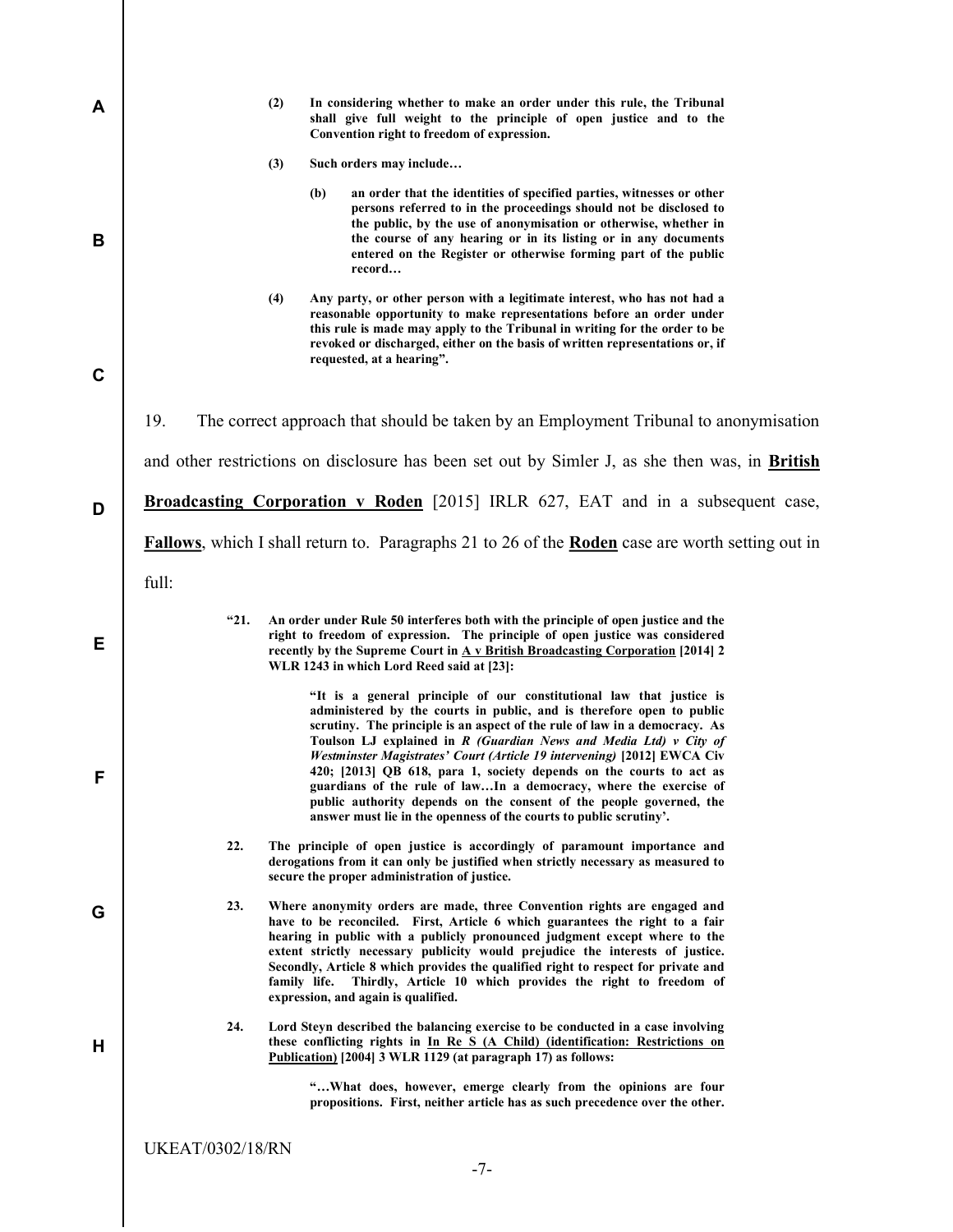| A           | Secondly, where the values under the two articles are in conflict, an<br>intense focus on the comparative importance of the specific rights being<br>claimed in the individual case is necessary. Thirdly, the justifications for<br>interfering with or restricting each right must be taken into account.<br>Finally, the proportionality test must be applied to each.<br>For<br>convenience, I will call this the ultimate balancing test'                                                                                                                                                                     |
|-------------|--------------------------------------------------------------------------------------------------------------------------------------------------------------------------------------------------------------------------------------------------------------------------------------------------------------------------------------------------------------------------------------------------------------------------------------------------------------------------------------------------------------------------------------------------------------------------------------------------------------------|
| B           | 25.<br>The paramountcy of the common law principle of open justice was emphasised<br>and explained in Global Torch Ltd v Apex Global Management Ltd [2013]<br>EWCA Civ 819 where Maurice Kay LJ referred to R v Legal Aid Board, ex<br>parte Kaim Todner [1999] QB 966 at 977 and Lord Woolf MR's holding that the<br>object of securing that justice is administered impartially, fairly and in a way<br>that maintains public confidence is put in jeopardy if secrecy is ordered because<br>(among other things):                                                                                               |
| $\mathbf C$ | "It can result in evidence becoming available which would not become<br>available if the proceedings were conducted behind closed doors or with<br>one or more of the parties' or witnesses' identity concealed. It makes<br>uninformed and inaccurate comment about the proceedings less likely<br>Any interference with the public nature of court proceedings is<br>therefore to be avoided unless justice requires it'.                                                                                                                                                                                        |
| D           | 26.<br>Having referred to the question to be asked when seeking to reconcile these<br>different rights as affirmed by the Supreme Court in Guardian News and Media<br>Ltd at [52] (Lord Rodger) as 'whether there is sufficient general, public interest<br>in publishing a report of the proceedings which identifies M to justify any<br>resulting curtailment of his right and his family's right to respect for their<br>private and family life', Maurice Kay LJ set out the relevant passages from the<br>Practice Guidance (interim Non-disclosure Orders) given by Lord Neuberger<br>including as follows: |
|             | "The grant of derogations is not a question of discretion. It is a matter of<br>obligation' (paragraph 11);                                                                                                                                                                                                                                                                                                                                                                                                                                                                                                        |
| Е           | 2The burden of establishing any derogation from the general principle<br>lies on the person seeking it. It must be established by clear and cogent<br>evidence' (paragraph 13)"                                                                                                                                                                                                                                                                                                                                                                                                                                    |
|             | 20.<br>It is clear from this passage that the principle of open justice is paramount and that there                                                                                                                                                                                                                                                                                                                                                                                                                                                                                                                |
|             | have to be clear, cogent, and proportionate grounds before an Employment Tribunal can take                                                                                                                                                                                                                                                                                                                                                                                                                                                                                                                         |
| F           | any steps which conflict with the principle of open justice. The approach set out in the Roden                                                                                                                                                                                                                                                                                                                                                                                                                                                                                                                     |
|             | case is consistent with the approach taken by the EAT in earlier cases as $\bf{F} \times \bf{G}$ [2012] ICR 246                                                                                                                                                                                                                                                                                                                                                                                                                                                                                                    |
|             | and $X \, y$ Stevens [2003] IRLR 411 Burton J, and with the guidance given more recently by HHJ                                                                                                                                                                                                                                                                                                                                                                                                                                                                                                                    |
| G           | Eady QC, as she then was, in <b>Ameyaw v PricewaterhouseCoopers</b> UKEAT/0244/18 at                                                                                                                                                                                                                                                                                                                                                                                                                                                                                                                               |
|             | paragraphs 30 to 45. In $\overline{F}$ v G, at paragraph 49 of his Judgment, Underhill J rejected the                                                                                                                                                                                                                                                                                                                                                                                                                                                                                                              |
|             | suggestion that a different approach should be taken in Employment Tribunal cases on the basis                                                                                                                                                                                                                                                                                                                                                                                                                                                                                                                     |
| Н           | that individual employment claims do not raise matters of general public interest.                                                                                                                                                                                                                                                                                                                                                                                                                                                                                                                                 |
|             |                                                                                                                                                                                                                                                                                                                                                                                                                                                                                                                                                                                                                    |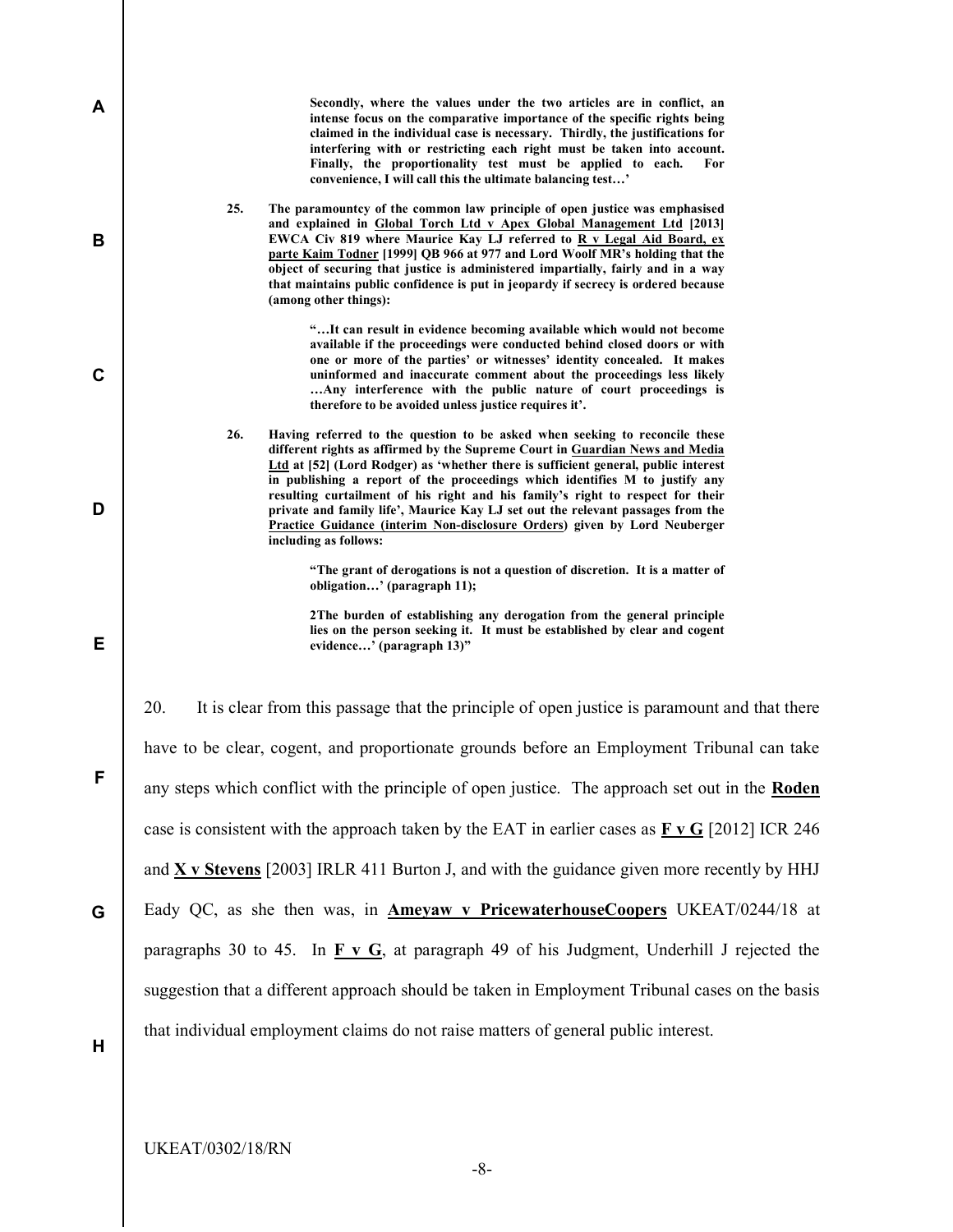- 21. At paragraph 47 in her Judgment in Ameyaw, HHJ Eady QC, said, "Where information is revealed in the course of discussion in a public trial, there can be no expectation of privacy". I accept Mr Kohanzad's submission that this was not intended to go so far as to mean that in any case in which the relevant information is given in evidence in a public hearing, Article 8 is not even engaged and so there can never be grounds for a Rule 50 non-disclosure order.
- C

D

B

A

22. The observation made by HHJ Eady QC, in paragraph 47 of Ameyaw, was in the context of a reference to paragraph 34(1) of the Judgment of Lord Sumption in Khuja v Times Newspapers Ltd [2017] UKSC 49. It is clear that Lord Sumption was not there intending to lay down a general rule that Article 8 could not be engaged in circumstances in which the information was referred to in open court. He was making a comment in the context of the specific and very different facts of the Khuja case, which concerned a complaint by a non-party to a criminal case about whom accusations had been made during the course of trial. It is clear that Article 8 can be engaged and in an appropriate case a Rule 50 order can be made, even in cases in which the sensitive information had been given in evidence at an open hearing. This was the position in almost all the cases in which an anonymisation order has been granted in the past. It is the very fact that the information has been disclosed at an open hearing which gives rise to the need to consider a Rule 50 non-disclosure order.

F

E

G

23. The test for whether the Article 8 right to privacy has been engaged is that set out by the House of Lords in Campbell v MGN [2004] 2AC 457 and approved by the Supreme Court in Khuja at paragraph 21, namely that the right is in principle engaged if in respect of the disclosed facts the person in question had a reasonable expectation of privacy. The test is whether, if a reasonable person of ordinary sensibilities, placed in the same situation, was the

H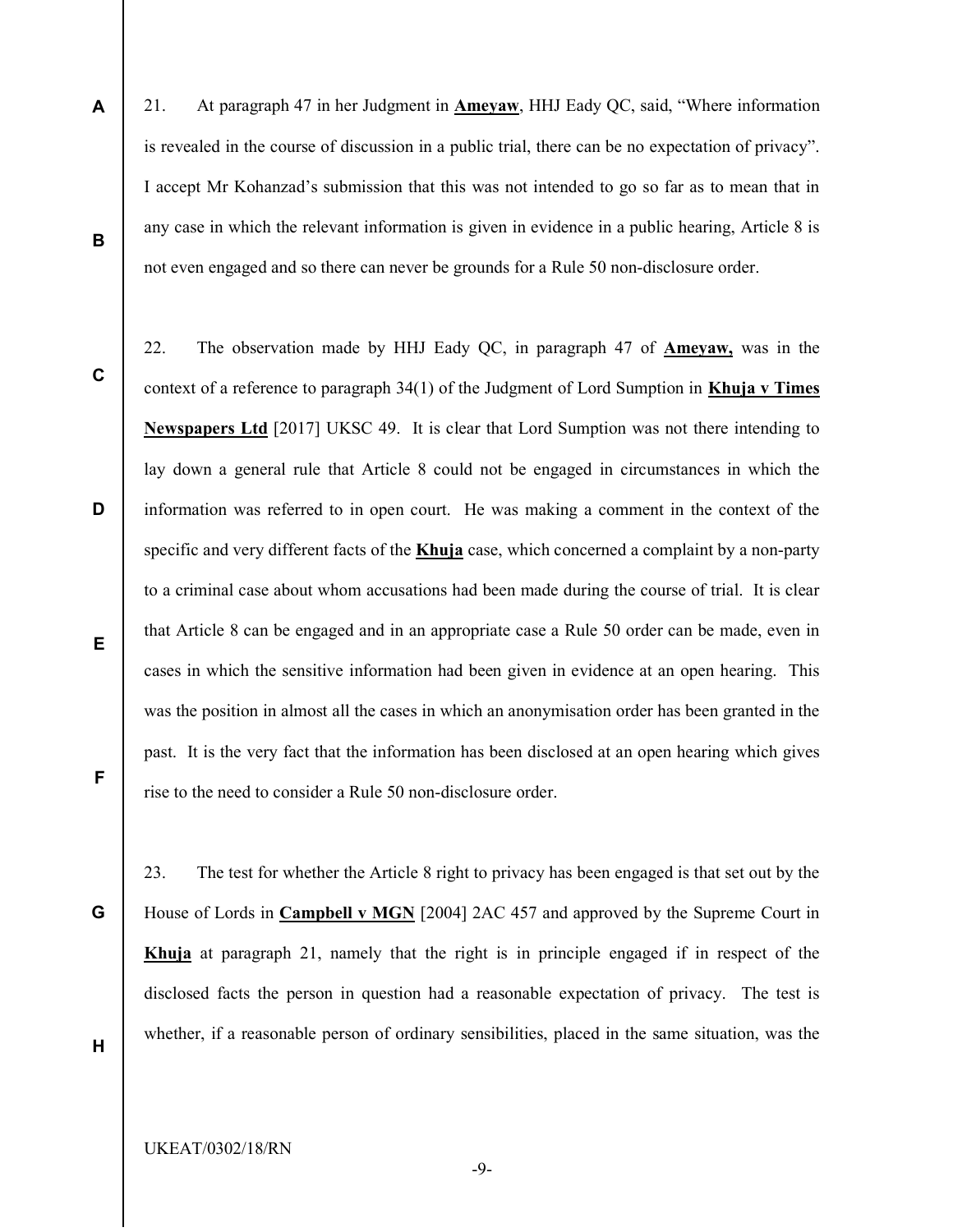A subject of the disclosure rather than the recipient, that reasonable person would find the disclosure offensive.

24. One of the issues that has arisen in the previous appeals is the scope of the EAT's power to intervene if a party is dissatisfied with a Tribunal's decision relating to the non-disclosure of information. The answer was provided in Fallows & Ors v News Group Newspapers [2016] ICR 801. At paragraph 48 of her judgment in that case, Simler J said that the EAT should only intervene with the decision of the ET on a Rule 50 issue if there was an error of principle or if the Employment Tribunal reached a decision that was plainly wrong or was outside the ambit of conclusions reasonably open to the Employment Judge. This was on the basis that a decision on an Article 8/Rule 50 issue was akin to the exercise of a discretion. This had previously been made clear by the Court of Appeal in AAA v Associated Newspapers Ltd [2013] EWCA Civ 554.

25. Information regarding a person's transsexual status has been recognised as being very sensitive personal information which may, in an appropriate case, be restricted from disclosure. The X v Stevens case was one in which a transsexual claimant sought a restrictive reporting order. In that case,. the EAT granted such an order, holding that the ET had erred in law in failing to do so.

G

H

B

C

D

E

F

26. Mr Kohanzad has drawn my attention to passages in the Equal Treatment Bench Book which states that a person's gender at birth, or their transgender history, should not be disclosed unless it is necessary and relevant to the particular legal proceedings. Paragraph one of the transgender section of the Equal Treatment Bench Book states that:

> "1. Whilst awareness and understanding towards transgender people has increased in recent years, transgender people are highly likely to experience prejudice, discrimination, and harassment in their daily lives as well as violence. As a consequence, they are less likely to report crimes or press charges and they are likely to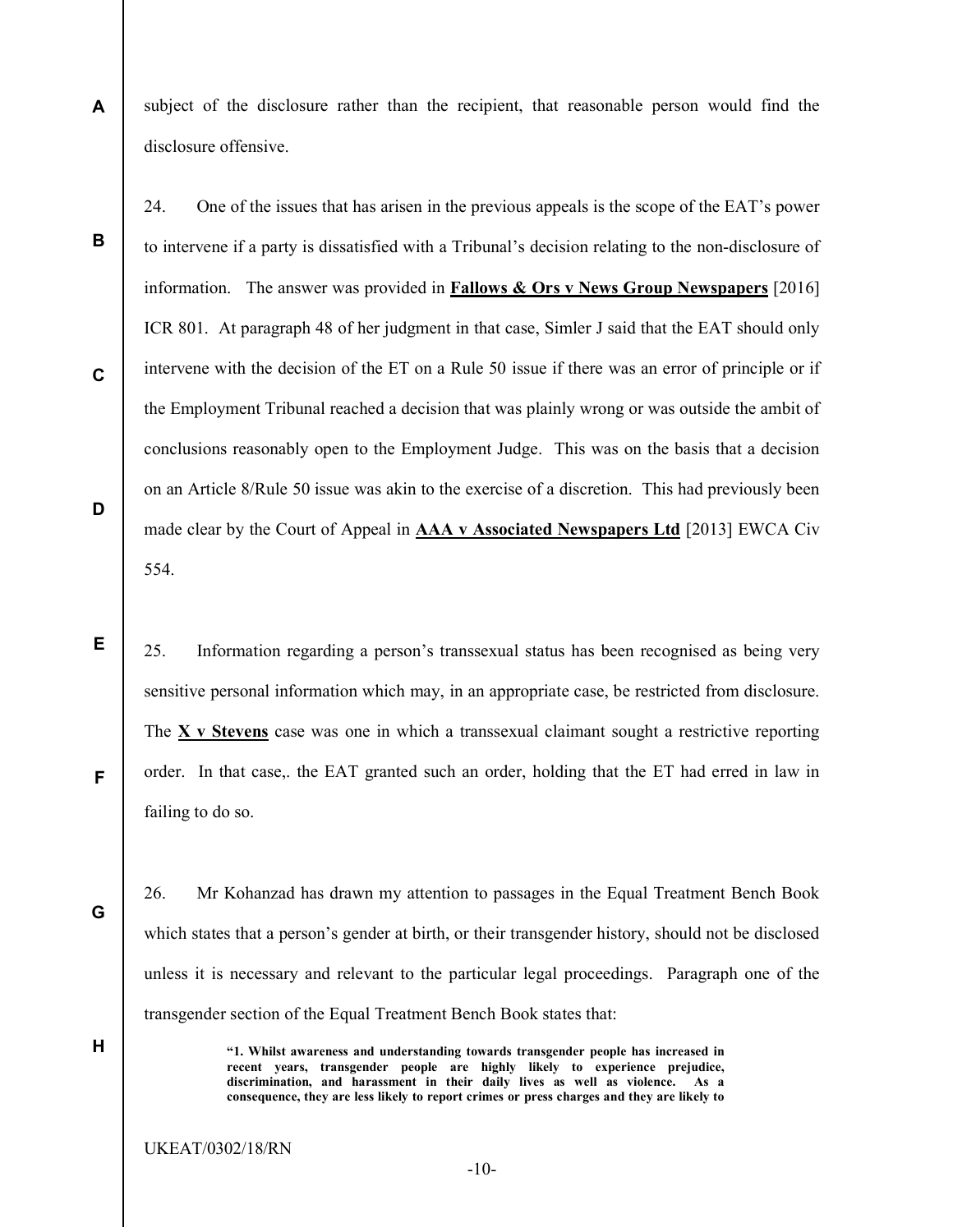be apprehensive about coming to court…they may be worried about receiving negative attention from the public and the press".

27. It is not suggested, and cannot be suggested, that the Equal Treatment Bench Book is binding upon me for the purposes of an appeal relating to Rule 50, but it is a useful reminder that transgender persons face a real and constant risk of negative attention and unpleasant treatment.

C E 28. Under Section 22 of the Gender Recognition Act 2004, it is an offence for someone who has obtained information about the change of gender of someone who has a gender recognition certificate in an official capacity to disclose that information to any other person. This has no application to the present case because it is not an offence to disclose protected information if the disclosure is for the purpose of proceedings before a court or Tribunal and it could not conceivably be suggested that the Employment Judge in the present case has committed an offence under Section 22. Once again, however, this is official recognition of the sensitivity surrounding the disclosure of information about transgender status.

29. Paragraph 22 of the transgender people section of the Bench Book states that the policy intention behind Section 22 appears to be that disclosure would only be permissible if made for the purpose of court proceedings, that is to say not as a generality within proceedings, but as relevant to the fundamental purpose of the proceedings themselves. For the purposes of family proceedings, Sir James Mumby, the then President of the Family Division, said that: "Disclosure should not be permitted in those cases where it is unnecessary, and irrelevant, to the issues".

-11-

H

#### UKEAT/0302/18/RN

B

A

D

F

G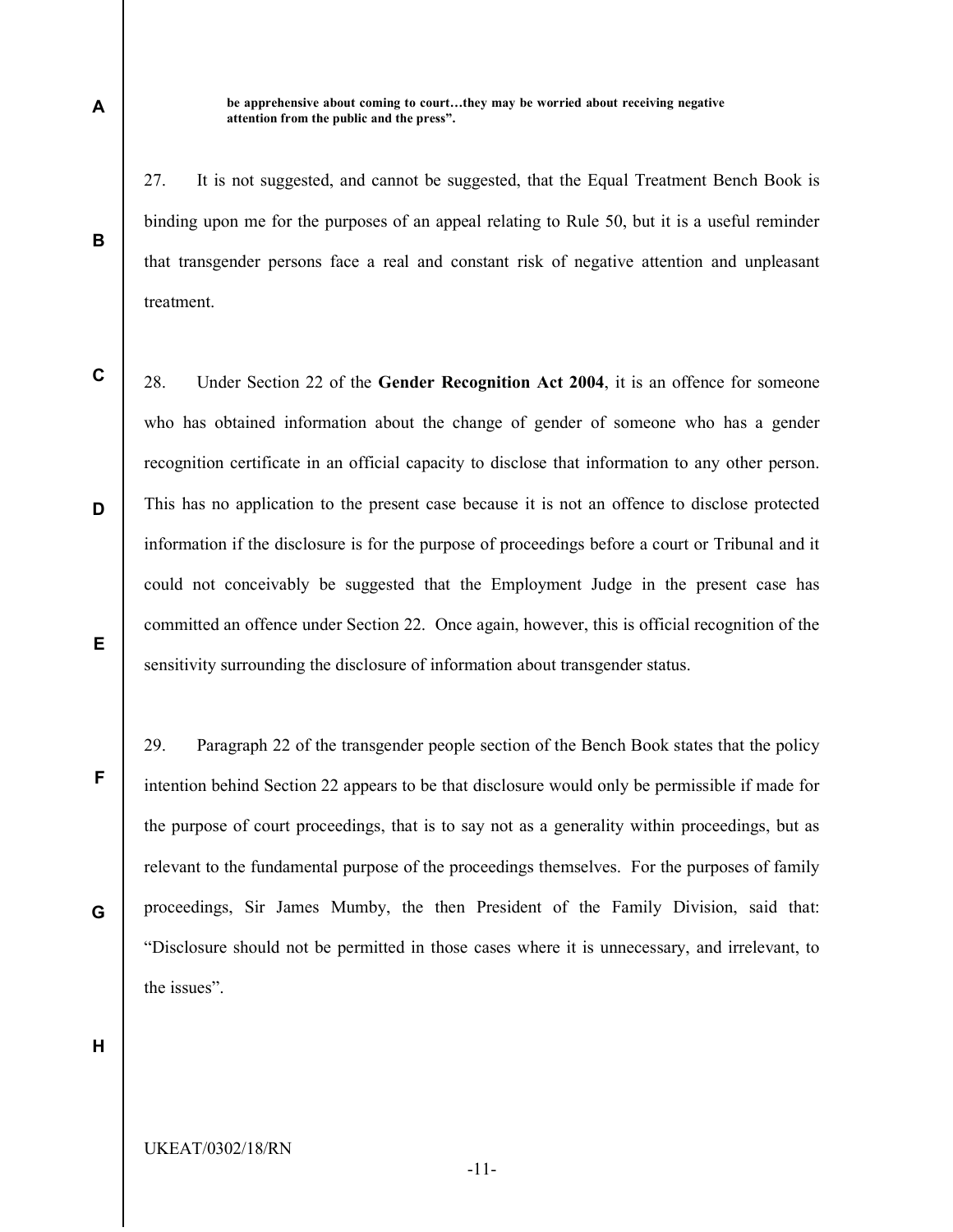#### A Discussion and Conclusions

B

C

D

E

F

G

30. I now move on to my conclusions on the issue in this appeal that I have already identified. I will first consider whether the Employment Judge erred in law in referring to the Appellant's transgender status and mental health history, as he understood it to be, in his Judgment. In my judgment, Employment Judge Harper did not err in law in referring to these matters in his Judgment. The findings of fact were based on witness evidence and were undisputed. Indeed, the relevant evidence had been given in support of the Appellant's application to extend time by the Appellant's own father who was also acting with the Appellant's consent as his representative at the hearing. The information set out in paragraph 4 of the Judgment was directly relevant to a key issue in the case, namely whether the claim should be permitted to proceed, notwithstanding that it had not been lodged in time.

31. In order to decide this issue, the Employment Judge had to consider whether it would have been reasonably practicable to present the claim in time. Evidence of the pressures upon the Appellant and in relation to his mental state were directly relevant to this issue. It is true that, in paragraph 4, the Judge expressed the view that any of the medical issues would, on its own, have led him to find in the Appellant's favour on the time limit issue. It follows that even if reference had not been made to the Appellant's gender transition, or to the multiple personalities issue, the claim would still have been allowed to proceed. However, this does not detract from the position that all of the evidence of medical history put forward by the Appellant's father was directly relevant to the time limit issue. It was not irrelevant or gratuitous, and these were matters that were entirely properly taken into account by the Employment Judge.

H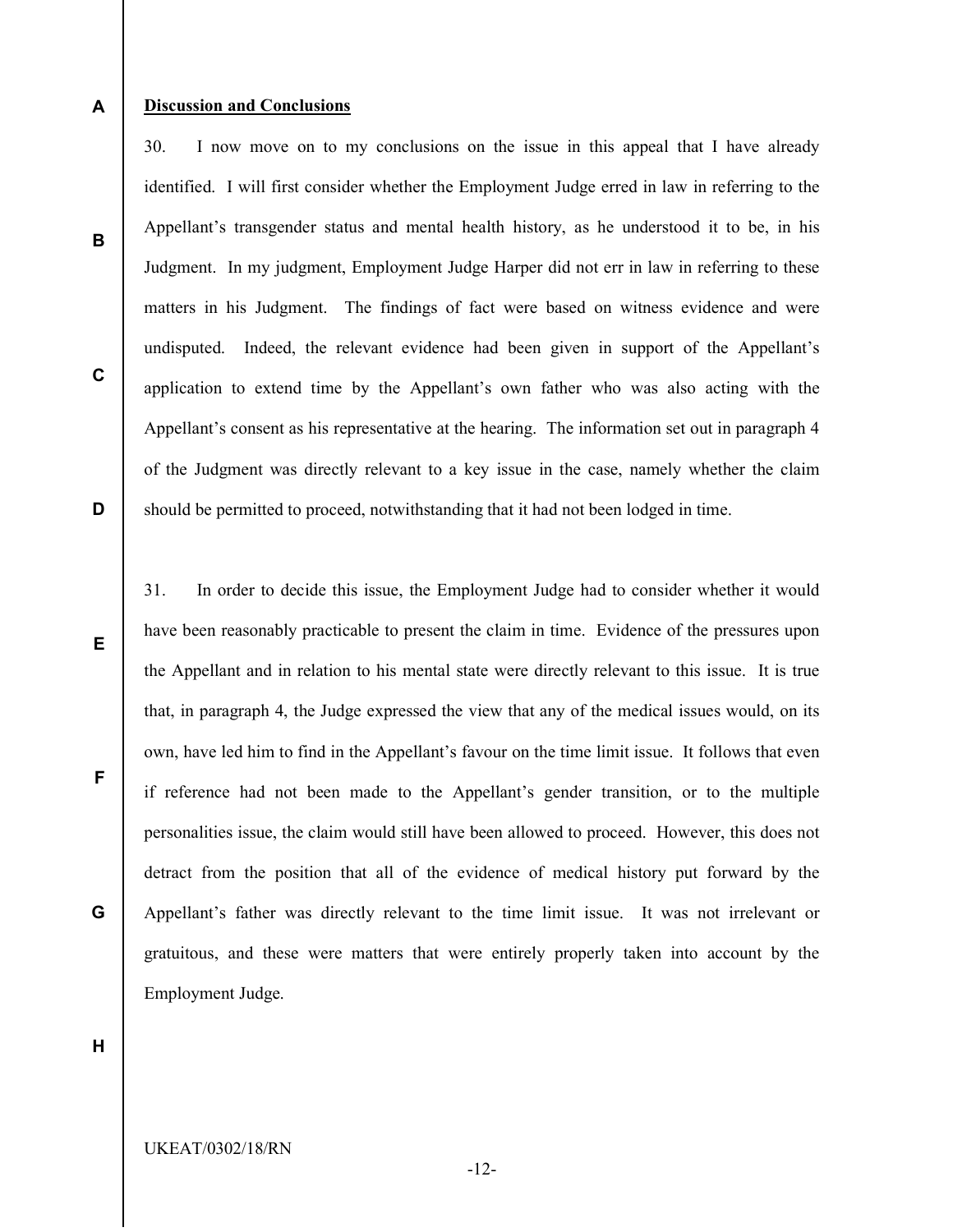32. Given that the findings for the Judge were relevant to an issue in the case and were in fact taken into account by the Judge in coming to his decision, it seems to me clear that the paramount importance of open justice outweighs any privacy concerns that the Appellant has about their inclusion in the Judgment. If the Judge had refrained from referring to these matters, and had referred only to PTSD and complex trauma, this would have been to mislead the reader of the Judgment by giving a false and censored impression of the reasons why the Judge decided that the claim was in time. Moreover, the redaction of this information would not have been proportionate because there was a less drastic way in which the Appellant's Article 8 rights could have been protected, namely by anonymisation. In my view, this is of fundamental importance.

D

E

F

G

H

A

B

C

33. The fact that the Appellant subsequently alleged that the description of his medical history in paragraph 4 of the Judgment is not factually accurate cannot be a good reason for criticising the Employment Judge for failing to redact or delete part of his Judgment when originally written. At the hearing, on 30 January 2018, the Judge could only proceed on the basis of the evidence that was placed before him. He did so, relying on evidence given on affirmation by the Appellant's father. The Judge was not to know that sometime later the Appellant himself would dispute that the evidence was accurate or that he would supply a GP's letter which would provide some support to the Appellant's criticisms.

34. The dangers of editing a Judgment, to delete reference to facts and matters which were in reality taken into account and relied upon by the Judge, are highlighted by consideration of the nature of the relief that the Appeal Tribunal would be required to grant if this part of the appeal had succeeded. Is the EAT required to blue pencil parts of the Judgment or to re-write parts of the Employment Judge's Judgment for him? Either way, the end result that would be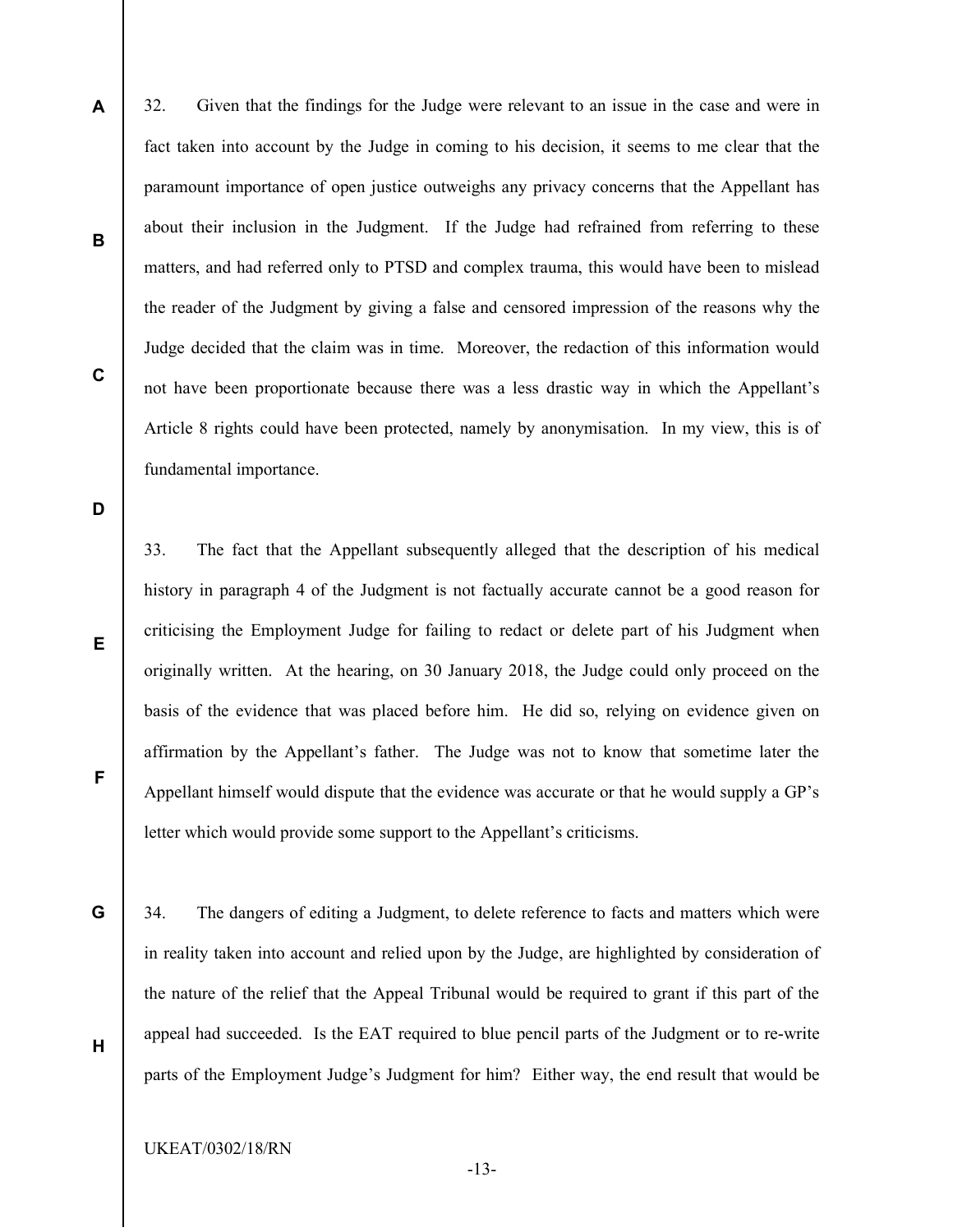- A B reached would be that the written Judgment does not truly reflect the reasoning of the Employment Judge in coming to his conclusion. It would not be the Judge's own Judgment but one that had been doctored after the event. What would happen if the individual appealed against the Decision on the merits? How could the appellate court fairly deal with the appeal if the full scope of the Tribunal's findings of facts and reasoning had been concealed?
- C

D

35. I accept that the terms of Rule 50 go beyond anonymisation and permit, in an appropriate case, an order which has the effect of preventing the public disclosure of any aspect of the proceedings. However, I think it would only be in a wholly exceptional case that this would be a proportionate response to a litigant's right to privacy, especially when the alternative and must less drastic expedient of anonymisation is available to the Tribunal. I will come on separately to deal with the potential practical problem with enforcement that the Appellant has raised if redaction of paragraph 4 of the Judgment is not granted.

E

F

36. I move on, now, to consider whether the Employment Tribunal erred in law in failing to anonymise the Appellant's name. The starting point is that up until the time when the Judgment was handed down, the Employment Judge had not been asked to do so, either by the Appellant himself or by his father who was the Appellant's representative. It might be regarded as somewhat harsh to criticise the Employment Judge for failing to do something that no one had asked him to do. However, Regulation 50(1) of the Rules of Procedure Regulations provides that a Tribunal may, at any stage in the proceedings, make an order with a view to preventing disclosure information "on its own initiative or on application". In my judgment, therefore, there can be cases, no doubt rare, in which it is incumbent upon an Employment Tribunal to consider, of its own volition, whether an anonymisation order should be made even if the effected party does not ask for one.

G

H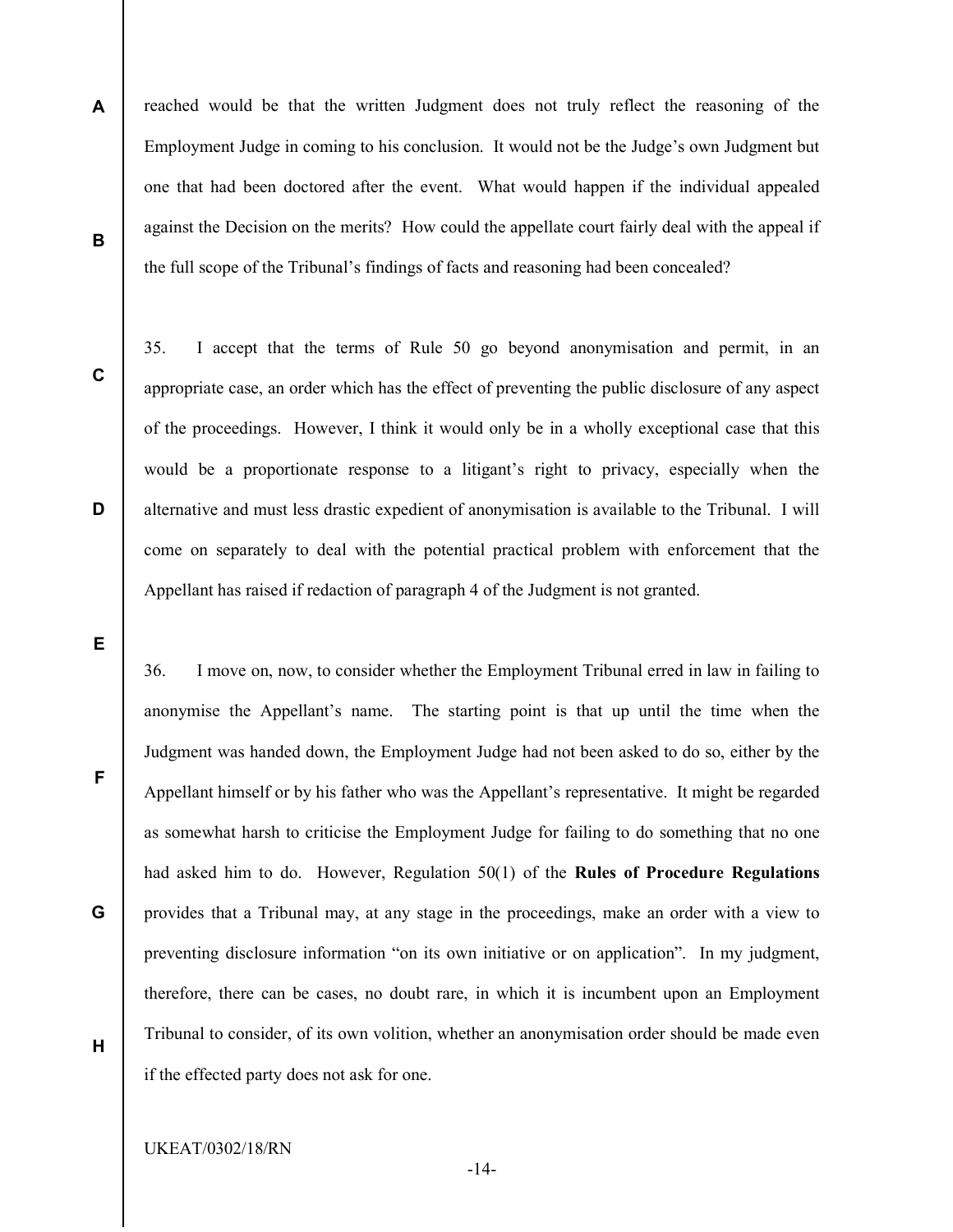A

B

C

D

E

the Appellant's mental state was fragile. The Judge was aware that the Appellant was not able to attend the hearing and indeed was told that he preferred not to leave the house. The Tribunal was also aware of the Appellant's transgender status and it is obvious that publication of this fact may give rise to difficulties for an individual. There are several reported cases in which the EAT has said that the identity of a transgender claimant should be removed from the record. It is clear from the text at paragraph 4 of the Judgment itself that the Employment Judge was aware of the sensitivities surrounding the Appellant's transgender status and mental health issues. The Appellant was not legally represented and so there was no reason to assume that the Appellant, or his father, were aware of the right to apply for an anonymisation order. Against this background, I take the view that it was an error of law, albeit perhaps understandable and forgivable, for the Employment Judge to fail to consider whether to grant anonymisation. The failure to do so was plainly wrong.

37. In my judgment, this was such a case. The Employment Judge had been informed that

38. The next issue is what should happen next. I do not think it would be helpful to remit the matter for determination by the Employment Judge; this would be wholly disproportionate. However, I bear in mind that the Court of Appeal has made clear that the EAT should remit matters back to the ET unless the EAT can be satisfied that if the Employment Tribunal had not erred in law, there could only have been one possible outcome (see **Jafri v Lincoln College**) [2014] IRLR 544, Burrell v Micheldever Tyre Services Ltd [2014] IRLR 630, and Dunn v Secretary of State for Justice, HM Inspectorate of Prisons [2019] IRLR 298). I am satisfied that this is such a case. The only possible outcome, if the ET had considered the issue of anonymisation under Rule 50 at the hearing of this case would have been that the ET would have granted anonymisation.

F

G

H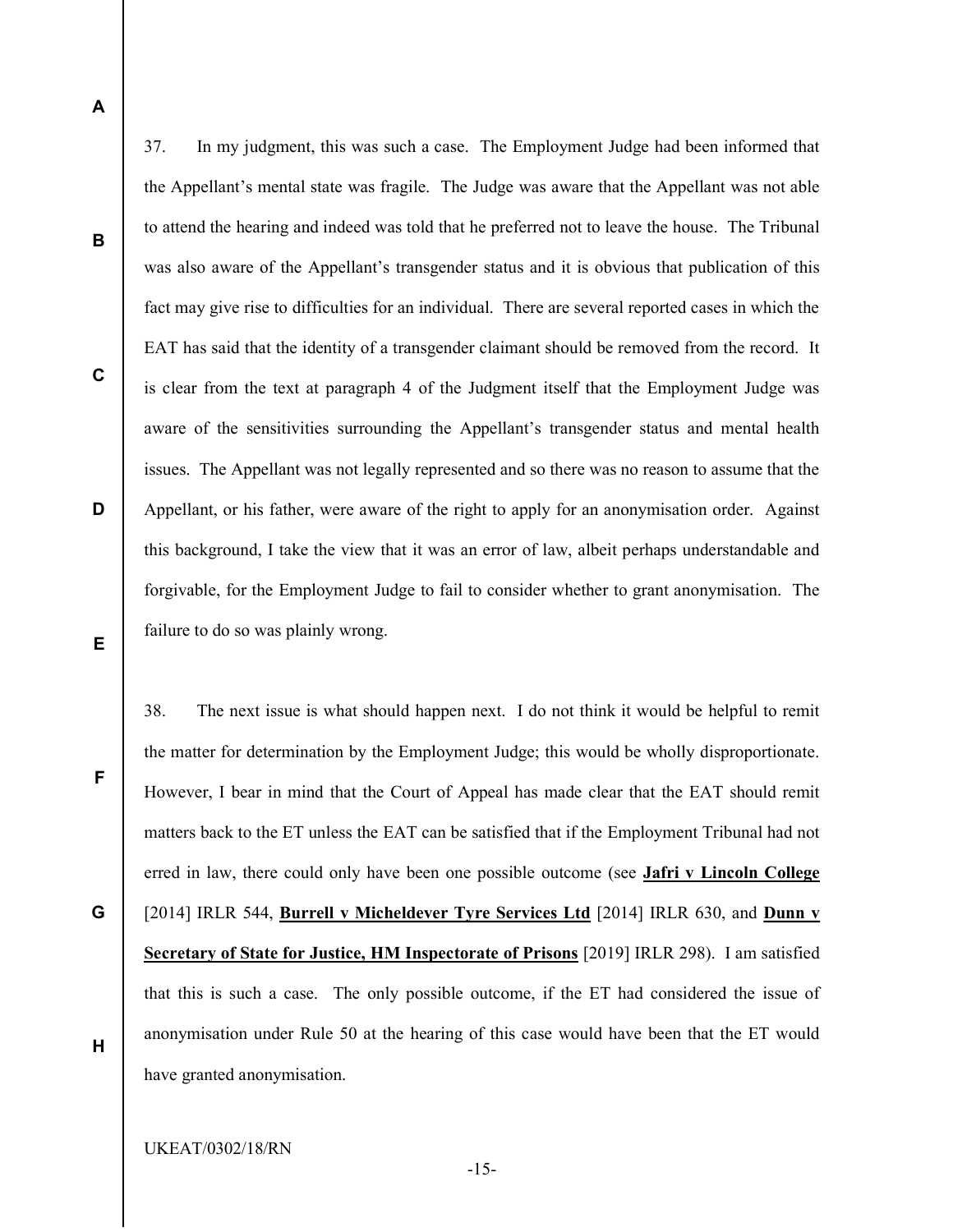A

B

C

D

39. In my judgment, it is absolutely clear that it is proportionate to grant anonymisation in this case and that it would be consistent with the Appellant's Article 8 rights to do so. There are strong reasons to grant anonymisation. The appellate courts have recognised the sensitivities around gender transitioning and the importance of keeping the person's identity confidential if that is what the individual wishes. Similarly, there are good reasons to keep the Claimant's identity confidential if the Judgment deals with highly sensitive matters relating to his mental health.

40. On the other hand, I do not think that there are strong countervailing reasons why the identity of the Appellant needs to be disclosed. This was not a case in which he was accused of any form of wrongdoing, let alone any wrongdoing connected with his status or mental health. The issues relating to transgender status and mental health arose from the context of what I may describe, without being rude, as an absolutely standard issue about the extension of time limits. It is not uncommon, nowadays, to anonymise a party's name in a case such as this. It is understandable, however, that the Appellant and his father did not think to apply themselves for anonymisation at or before the hearing.

E

F

G

41. In my judgment, in the present case, the Appellant's Article 8 rights to privacy far outweigh the very limited impact upon the Article 6 principal of open justice arising from anonymisation. Moreover, this is not a case in which Article 10 rights of freedom of expression are significantly engaged. There is no reason to think that the press or the public would have any interest in a time limit issue such as this. There will be no negative impact on the Respondent as a result of anonymisation. The Respondent has taken no part in these proceedings and I cannot conceive that the Respondent would take objection. For this reason,

H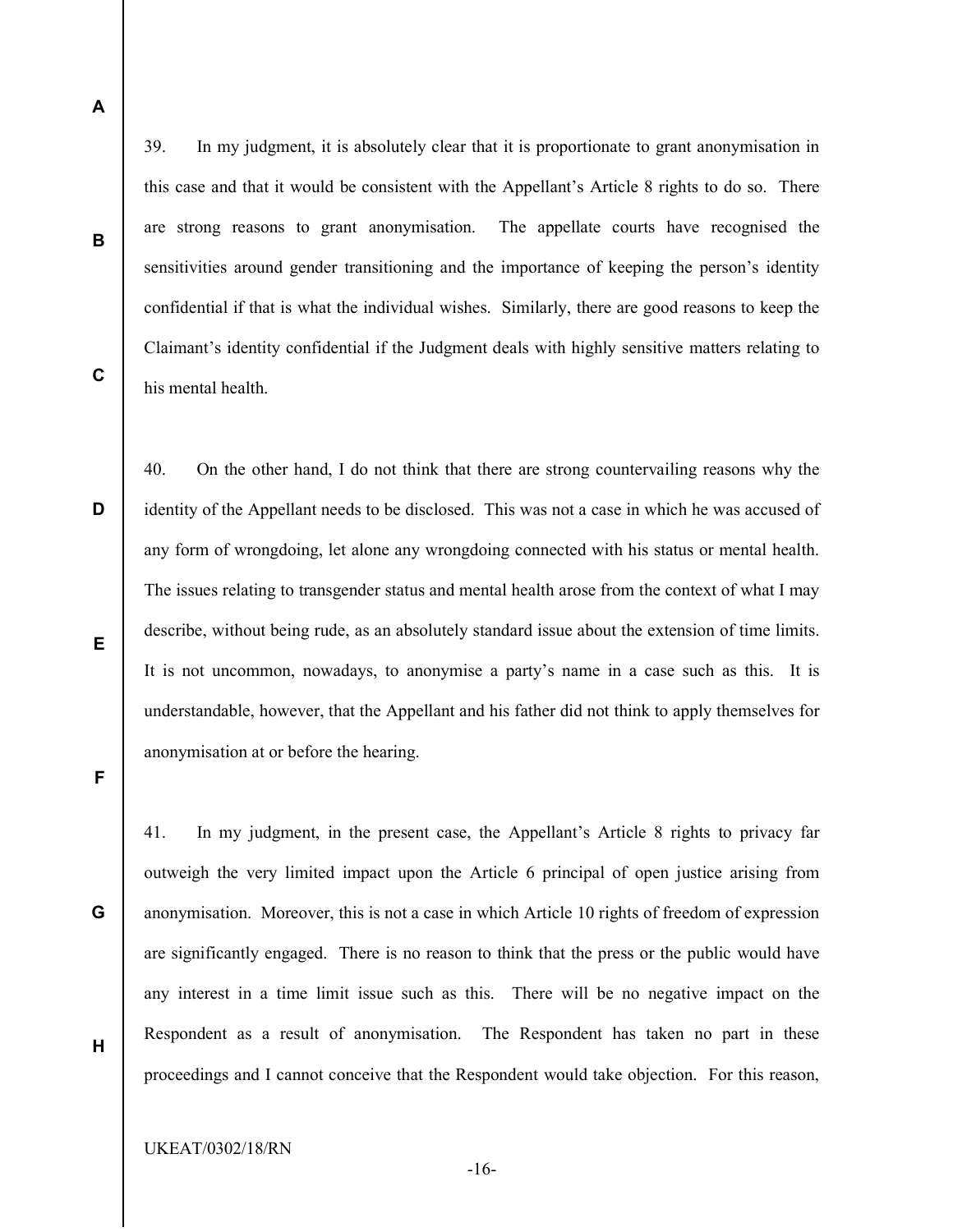- and because the Respondent is debarred from taking part in this appeal, I am prepared to order anonymisation without first giving the Respondent an opportunity to make representations.
- 42. Accordingly, I allow the appeal on this ground and will order that the record of this Judgment be amended so as to anonymise the Appellant's name. Indeed, I will go further and order that the Respondent's name is anonymised also; this is to protect the Appellant. He has family links with the Respondent company which is, as I understand it, a small business and so publication of the name of the Respondent might indirectly lead some people to identify the Appellant. Also, where the Judgment refers to the Appellant's father by name, the name should be replaced by the words, "the Claimant's father". I will grant liberty to apply in case a third party wishes to be heard to give reasons why the anonymisation order should be set aside in future, although I think that this would be highly unlikely.

43. I should emphasise, however, that every case depends on its own facts and I am not suggesting that there is any definite rule or principle of law that every time a judgment refers to a party's transsexual status, or refers to sensitive mental health issues, the Tribunal should anonymise the names of the parties, whether or not the parties ask for it.

F

A

B

C

D

E

G

H

44. As I have allowed the Appellant's appeal on the preceding ground, I will only deal briefly with the next ground which is that the Employment Judge erred in law in failing to grant anonymity on the basis of the Appellant's email of 12 February 2018, sent some 10 days after the Judgment had been sent to the parties. The Employment Judge declined to do so because the Judgment correctly recorded what had been given in evidence, because no application, under Rule 50 had been made at the hearing, and because the Tribunal's file was closed. If this had still been a live issue, I would have allowed the appeal on this ground also to the extent that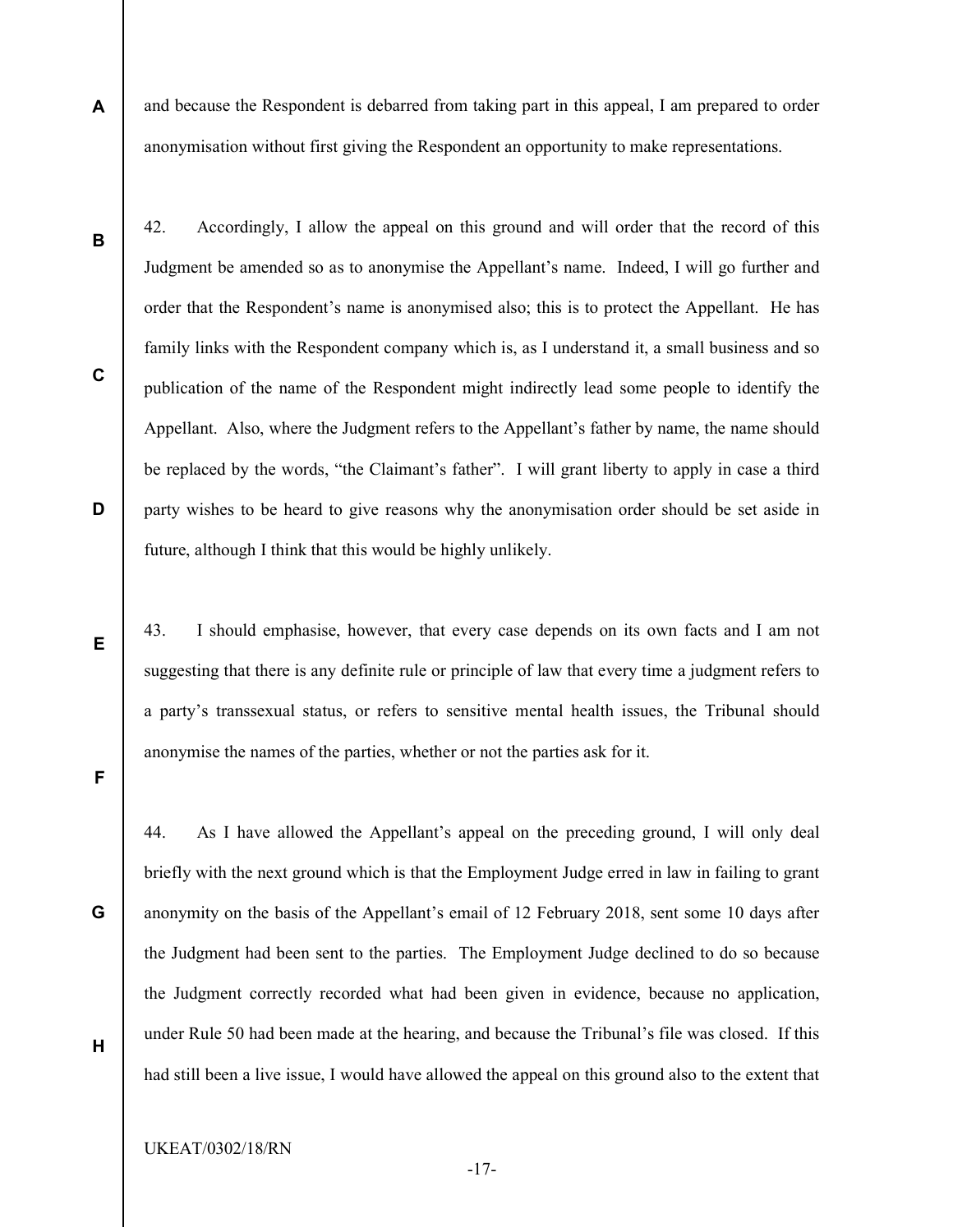- A B the Employment Judge should have treated the email of 12 February 2018 as being a request for the Employment Tribunal to consider anonymisation, amongst other things, that the Judge would have been plainly wrong not to have done so and the only possible outcome would have been to grant anonymisation at that stage.
- C

D

not make an application at the hearing for anonymisation under Rule 50 is itself a reason to decline to do so. As I have said, Rule 50 permits an ET to make an order of its own volition and there are some cases in which it is incumbent for a Tribunal to consider whether to do so, even if there has not been an application by the relevant party. Also, I do not think that the fact that the application was made 10 days after the Judgment was issued means that the Judge was functus officio and so was no longer able to make an anonymity order.

45. As I have already explained, I do not think that the fact that the Appellant himself did

46. There are several cumulative reasons for my view. The main one is that the duty to make an anonymisation order to protect Article 8 rights is an overriding one derived from the ECHR, and I think it is a continuing one. Second, there is nothing in Rule 50 which states that the application must be made before Judgment and there may well be cases in which it is only on or after receipt of Judgment that the grounds for such an application arise. In the Fallows case, at paragraph 38, Simler J said, "There is no temporal or other limitation on the type of order that may be made under [Rule 50]". Third, and in any event, the case was not over at the time when the email was sent, because it was sent during the 14 day window in which it was open to the Appellant to apply to proceed with his disability discrimination claim. Fourth, the Appellant acted promptly as soon as he realised that the Judgment contained sensitive information.

E

G

F

H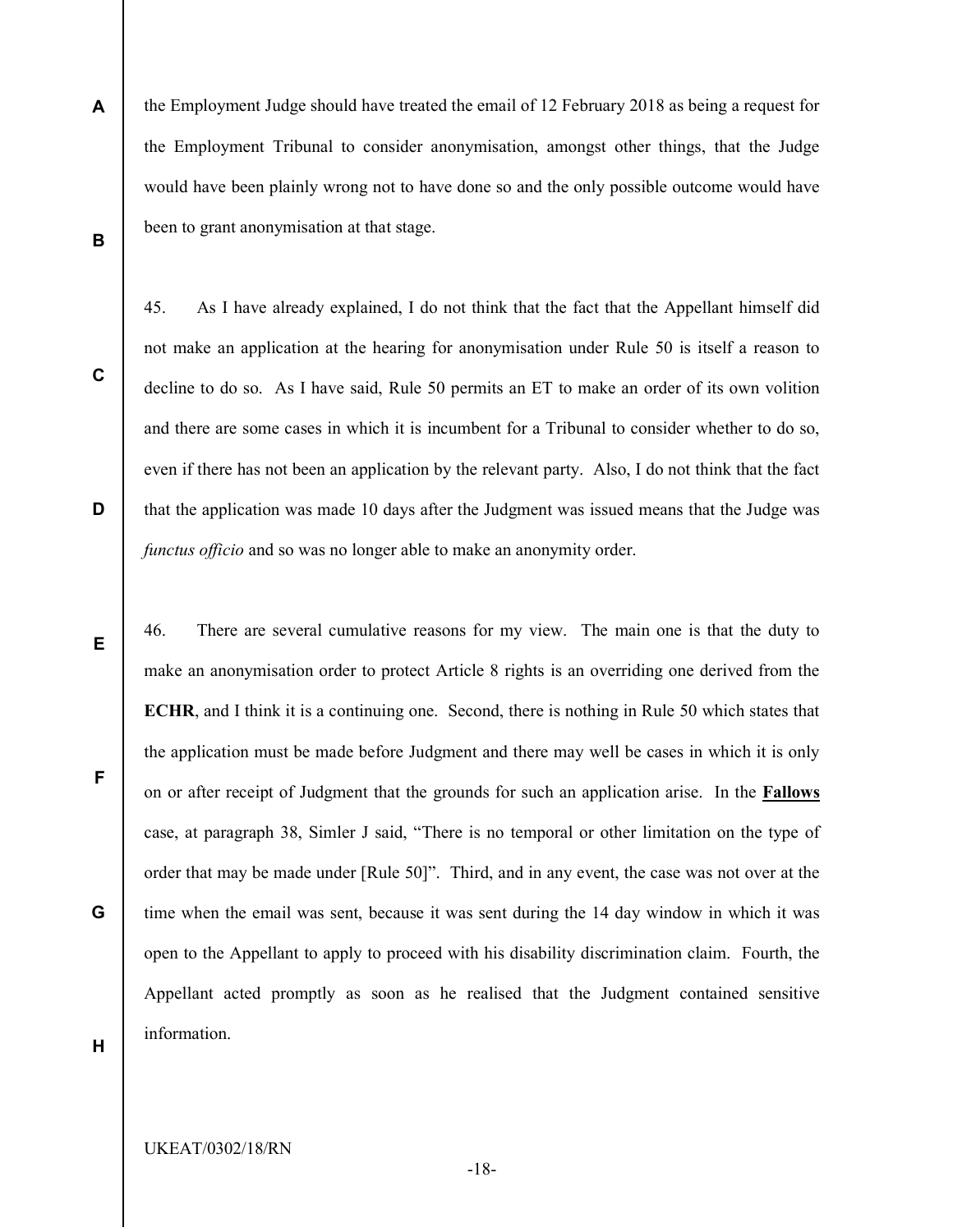47. On the other hand, I do not think that the Employment Judge erred in law in failing to accede to the Appellant's request to edit the Judgment so as to delete reference to the Appellant's transsexual status and mental health issues. For the reasons already given, this would offend against the principles of open justice and would be a disproportionate response to the Appellant's Article 8 rights. I add, in passing, that I do not accept Mr Kohanzad's submission that the email of 12 February 2018 should be treated as an application for reconsideration under Rules 70 to 72 of the Rules of Procedure. Such an application can only be made in relation to a "Judgment" (see Rule 70). Judgment is defined in Rule 13 of the Rules of Procedure to cover a Decision which finally determines a claim or part of a claim. This would not cover an application for anonymisation. In my view, therefore, the request could not have been dealt with by way of reconsideration.

48. In oral argument, Mr Kohanzad raised a concern that this might give rise to difficulties if the litigant wished to give evidence to support their Rule 50 or Article 8 application. I do not think that it would do so. A litigant may raise Article 8 at any time after the Judgment has been handed down and in an appropriate case the ET may then hold a hearing to consider the application. If there is relevant evidence, such evidence can be given at the hearing. It follows that it is not necessary in order for the ability to give evidence to exist, but the application be treated as a reconsideration hearing. (I should add that this is not to say that it will necessarily be the case that it would be appropriate to hold a hearing to hear fresh evidence which the litigant could have given at the main hearing but had omitted to put before Tribunal. That would depend on all the circumstances of the case).

49. The Appellant submits that anonymisation on its own would not be enough and so redaction should also be granted because if he is to enforce the Judgment in the County Court,

UKEAT/0302/18/RN

A

B

C

D

E

F

G

H

-19-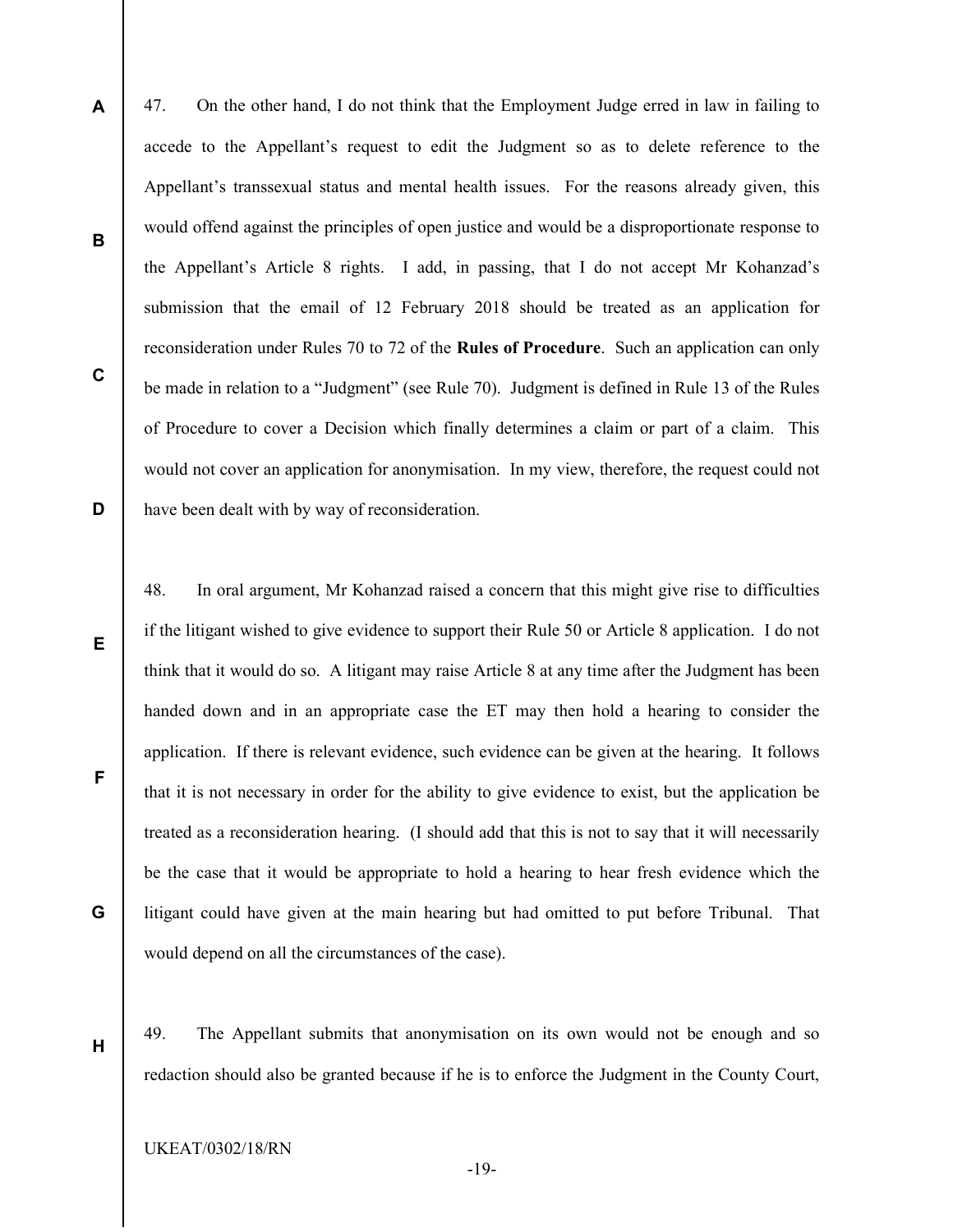A he will have to produce the Judgment and this will contain sensitive information. He points out that enforcement would not be practicable without disclosing the name of the Appellant and the Respondent.

B

C

D

E

F

G

H

50. I do not accept this submission. Application for an order of execution by the County Court is made by filing an affidavit verifying the amount remaining due and by producing the award, order, or agreement under which the sum is payable or a duplicate thereof and filing a copy of it. In my judgment it would be sufficient for these purposes to supply the County Court with the operative part of the Judgment, that is the four paragraphs under the heading, "Judgment" at the start of the Judgment and Reasons. It is not necessary, also, to provide the County Court with the Reasons. It follows that non-redaction does not mean that the Appellant's name will be linked to the sensitive information at the County Court stage of the proceedings, if there are any. Moreover, it is open to the County Court itself to anonymise its documentation and one would expect this to happen if the Employment Tribunal has anonymised.

51. However, as a belt and braces approach, I am prepared to order, in the order that I will make at the end of this Judgment, that for the purposes of enforcement in the County Court, the Appellant need only provide the County Court with the first page of the Judgment, from paragraphs one to four in the Judgment section, and for the enforcement purposes only, the entirety of the Reasons part of the Judgment may be redacted.

52. The final question is whether the parties' names should be anonymised in this appeal Judgment. It is clear that they should be. The reasons that I have given for anonymisation of the ET Judgment apply equally to anonymisation of the EAT Judgment. It is right that the

-20-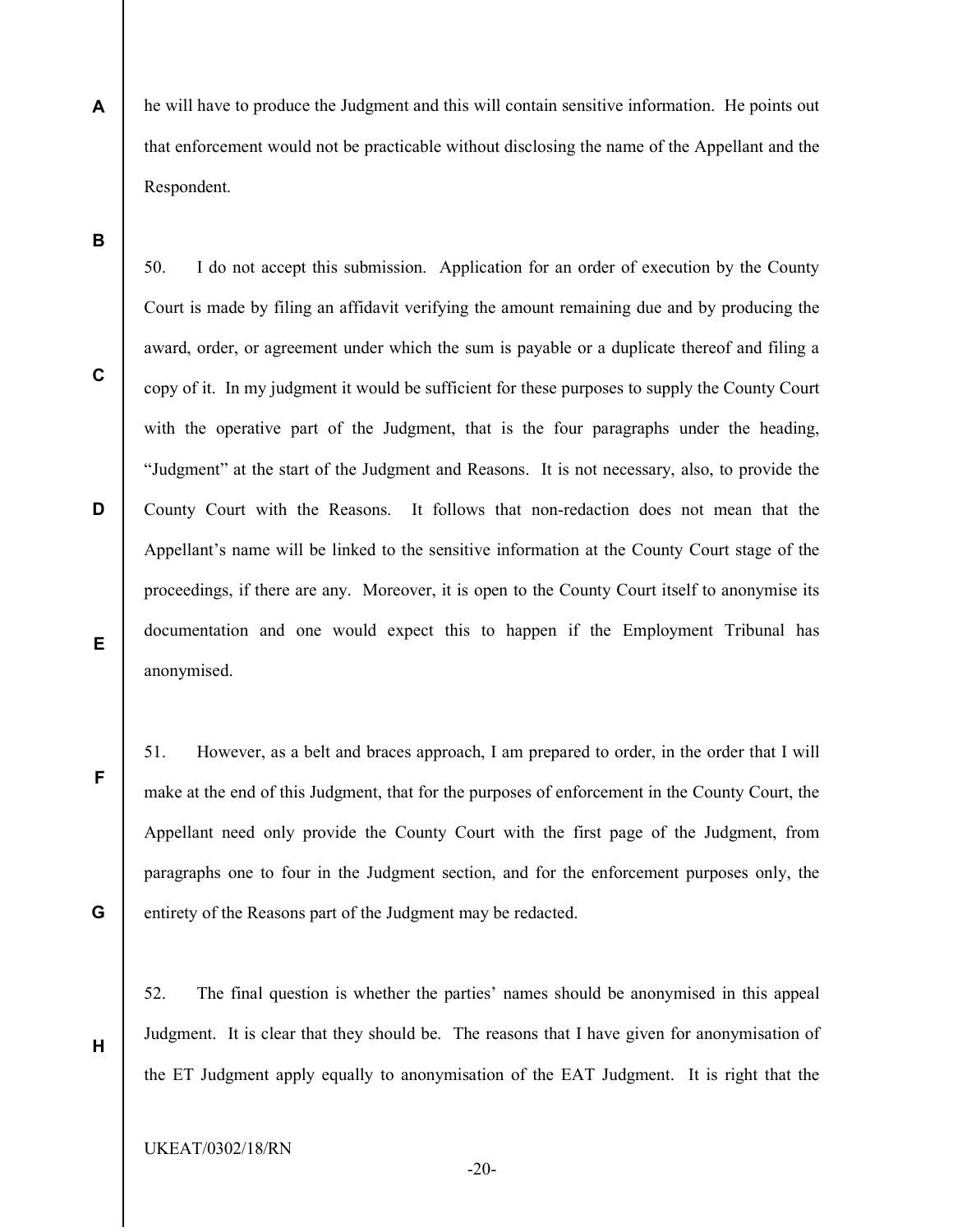- A B C Respondent's name should also be anonymised because otherwise there would be a danger that the Appellant's identity could indirectly be worked out, even if his name was not mentioned. The Respondent has been debarred from taking part in this appeal but I regard it as virtually inconceivable, in any event, that the Respondent would have any objection to this course of action. I have no doubt that the EAT has power to order that parties' names can be anonymised; this has been done on many occasions. The EAT has been granted power to regulate its own procedure by Section 30(3) of the Employment Tribunals Act 1996 and in any event in my judgment, the EAT has an inherent power to take steps to protect the parties' privacy rights under the ECHR (See X v Stevens).
- D E F G 53. For those reasons I am going to make an order in the following terms although I will give Mr Kohanzad an opportunity to comment on the broad terms of the order. That will be: One, that the appeal is allowed; two, subject to the liberty to apply set out in sub-paragraph three  $: 2(a)$ , the names of the Appellant and the Respondent in these proceedings will be anonymised by the use of appropriate initials so that they cannot be identified and the body of the Judgment and Reasons below, will be amended so that no reference is made to the name of the Appellant or to his father's name, or to the name of the Respondent in the body of the Judgment; (b), the record of the ET Judgment and Reasons will be amended so as to reflect the anonymisation; (c), to like effect the Judgment of the EAT will be anonymised; (d) the anonymisation will remain in place indefinitely; and (e), for the purposes of enforcement in the County Court, the Appellant need only provide the County Court with the first page of the ET Judgment from paragraphs one to four in the "Judgment" section and for enforcement purposes only, the entirety of the Reasons part of the ET Judgment may be redacted.

H

UKEAT/0302/18/RN

-21-